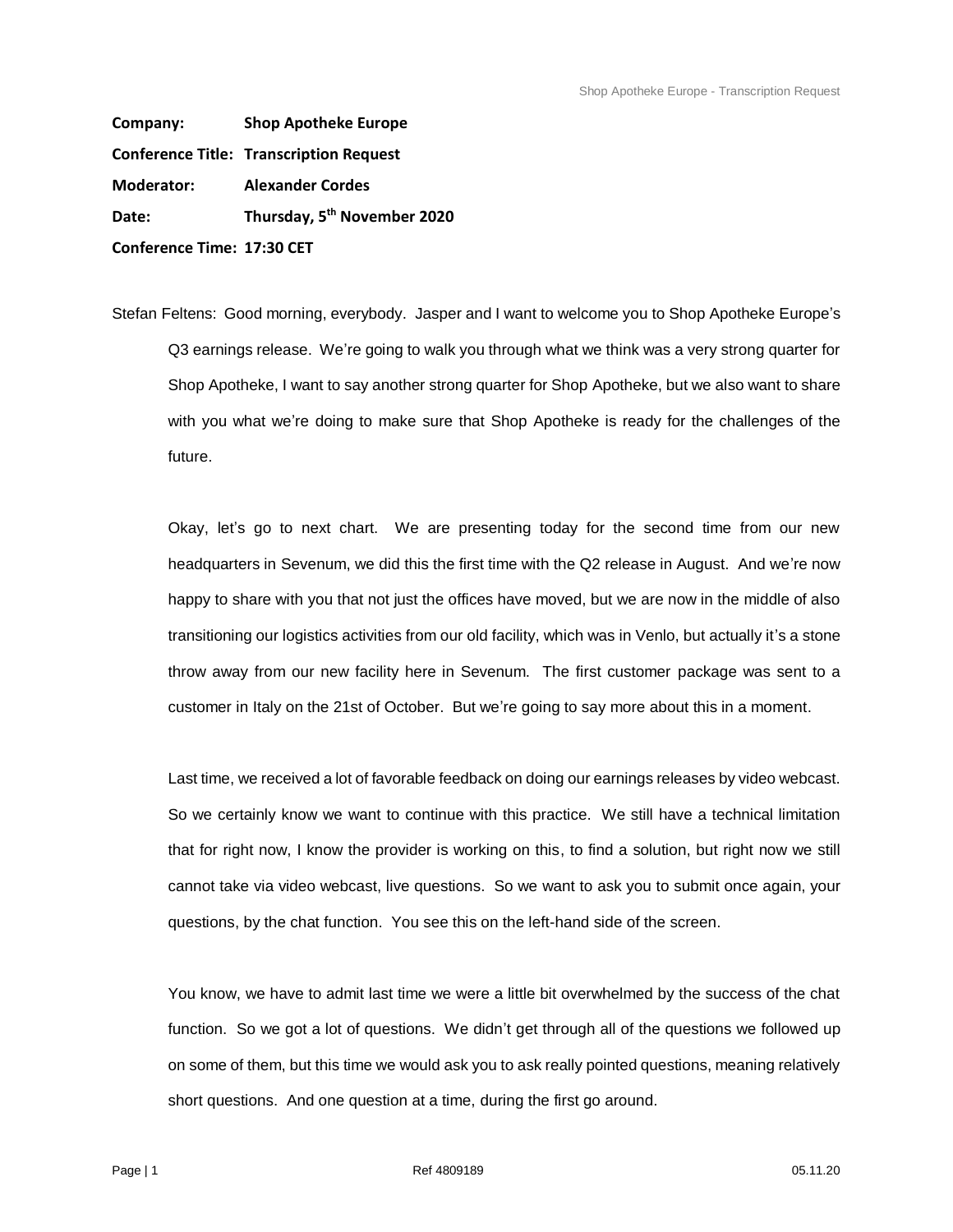If we get more questions than we can handle, we will be a little bit selective, but rest assured we're not trying to avoid any tough questions that you might have.

So jumping right into the performance of the third quarter. As I already mentioned, Q3 was another strong quarter for Shop Apotheke, driven by both strong top line growth, but also a solid bottom line performance.

Looking at the growth, we grew our top line by almost 40%, to almost €240 million in the third quarter, this was driven by one of our hallmark competencies of the third quarter, stands again for one of our hallmark competencies and excellence in execution.

The growth came from, again, both new customers, we get, 400,000 unique active customers in the third quarter. If you compared this to September 2019, we added 1.4 million unique active customers. Of course, by now we have crossed the 6 million, active customer threshold. The strong top line growth cascaded throughout our, P&L, and we once again delivered a positive, clearly positive adjusted EBITDA margin of 1.8%.

The key drivers were a gross margin expansion scale effects, and partially  $-$  then these benefits offset by one-time effect. But Jasper, in a moment is going to walk you through the details just to, you know, take pause for a moment and looking at the year-over-year improvement on a year-todate basis for the first nine months of the year, Shop Apotheke's adjusted EBITDA improved by over €27 million from the first nine months of 2019, to the first nine months of this year.

In addition, we generated a positive operating cash flow in the same period, of almost 11 million euros. Driven or enabled by the strong development of our share price, we decided to go from early conversion of our 135 million convertible bond. The process was tightly managed and driven by Jasper, so kudos from the management team. That was really exceptional.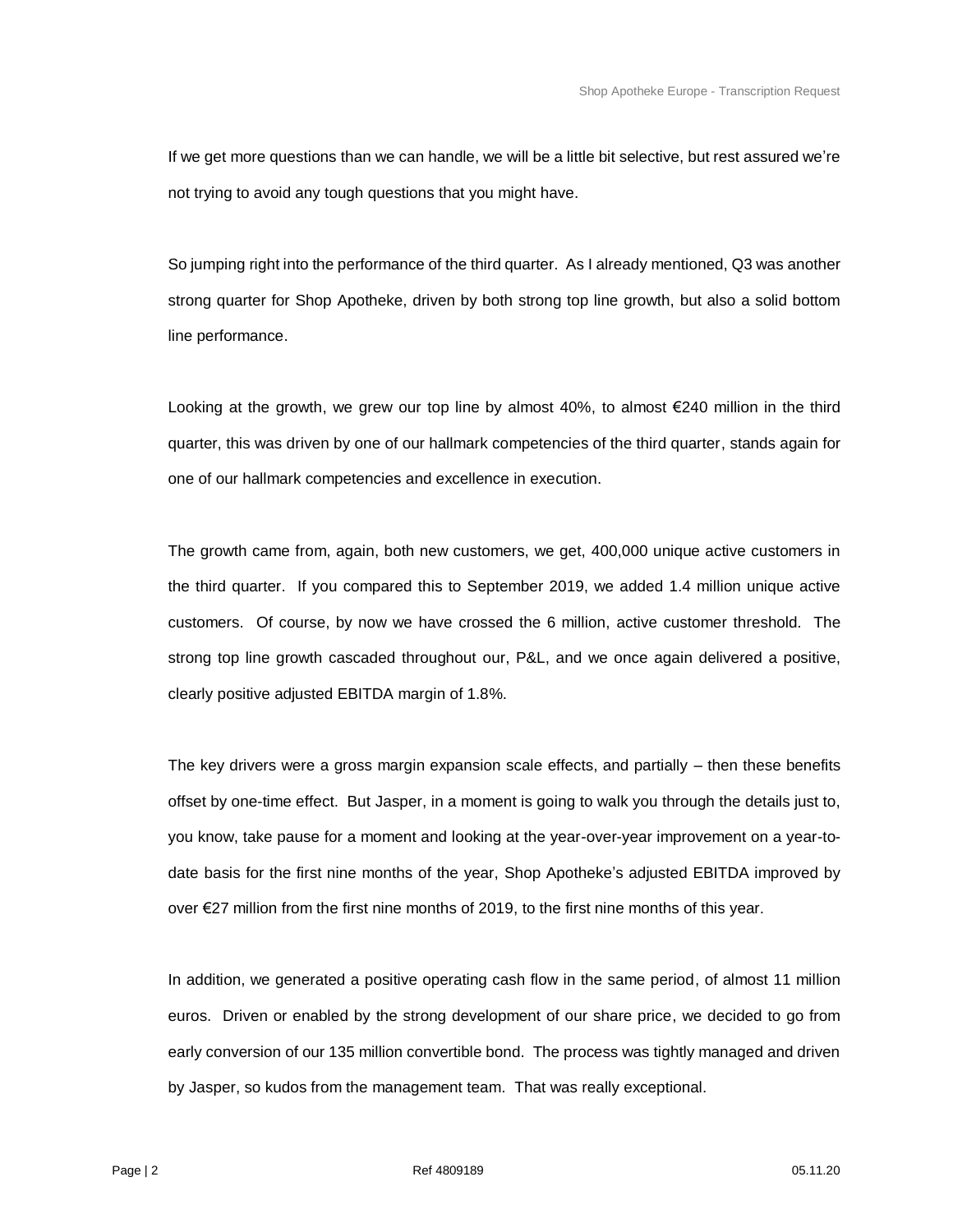And as a result of this, we end up, we now have an even stronger balance sheet. I hope you agree with our conclusion that Q3 was another strong quarter for Shop Apotheke after a strong Q1, after a strong Q2, but in parallel, of course, we're working on our key strategic initiatives to make sure that we will be ready to take advantage and to take, as we always say, a disproportionate share of the opportunities that are around the corner.

We have started the transition of our logistics activities to our new facility, the internal project name is Venlo 2020. We are on track with our preparation for the introduction of e-prescriptions. I'm going to say more about this later. And in terms of our marketplace, we're looking at two dimensions. We have expanded our same-day offering under the label of Shop Apotheke Now, and we are on track to go live with the portfolio expansion, meaning offering a broader portfolio of healthcare related products beyond the traditional boundaries of typical pharmacies.

Again, looking again at our top line growth, I already mentioned the 40% growth at a group level, but if you break it down by reporting segment, we grew by 34% in the DACH region, and this includes a 17% growth of our RX business and in the international segment, the international segment grew by more than 80%. And we are now approaching quarterly sales in our international segment of €40 million. Again, the national segment comprises of Italy, of France, of Belgium, and of our business in the Netherlands.

In the third quarter, we defended or extended our market leadership positions in Austria and Belgium. And just, again, going back a little bit in time, you might remember when Jasper and I when we shared the Q4 2019 earnings with you, around the middle of March, this was just at the beginning of the Corona pandemic, we cautioned everybody and we emphasized that we are in all likelihood, going to experience capacity constraints over the coming months.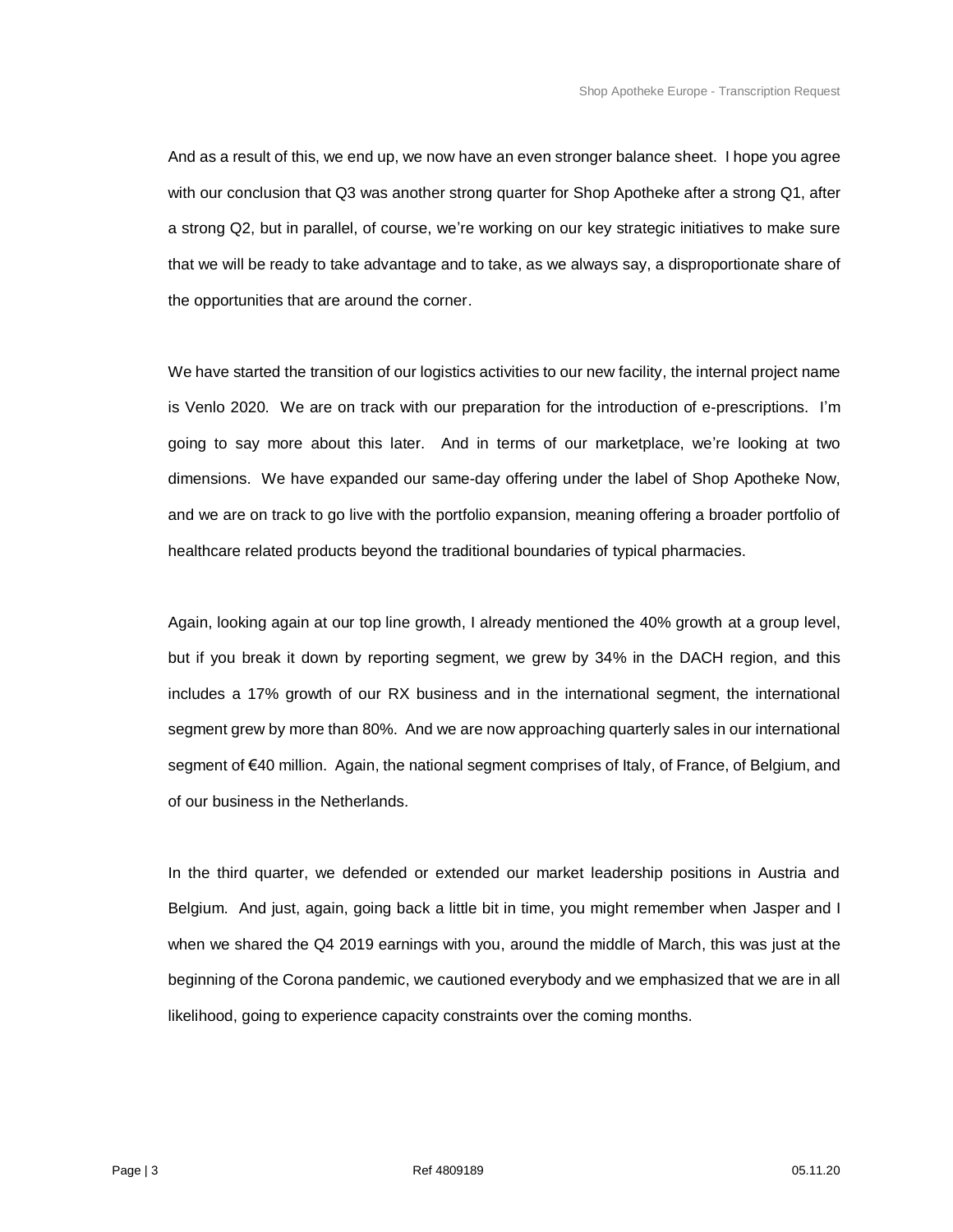And I'm very happy and proud to report that until today, and I don't think it's going in the future, we haven't had to reject a single customer order, and again, big kudos to our operations and logistics team. They just succeeded in teasing out additional capacity by looking and improving the processes and structures workflows in our operations and along the value chain.

I already mentioned that we were close to 6 million unique active customers by the end of Q3. We maintained throughout the third quarter, a very high net promoter score of 70. I think that is reflective of our – of Shop Apotheke's focus on the end consumer and a very convincing end-toend customer journey. Of course, our ambition is that, we want to continue to improve this, but if you're familiar with the calculation of the NPS score, you know, that the air is getting thinner the higher you climb this ladder.

In terms of our average shopping basket value, it remains, compared to prior year, at around €67. But keep in mind, in our biggest market, as of the 1st of July this year, we had a VAT reduction of 3% VAT reduction, the numbers that the average order value that you're looking at right now, includes VAT. So if we adjusted for the VAT reduction compared to Q3 2019, you would actually see a little bit of an increase of our average order value.

Switching to web traffic, no surprise. And this is not a news to you if you follow Shop Apotheke closely, but we are with – by a significant margin, we are the most popular, meaning most frequently visited website, pharmacy website in Germany. On this chart, we're showing the total weekly visits. That's the orange line, and we're showing the year-to-date growth, the weekly rep traffic growth, versus the same week a year ago. Again, going back to the absolute numbers of the weekly web and app visits, since the beginning of the pandemic, since April, we've been consistently at, or above 4 million weekly visits, meaning that the demand that is also reflected, of course, in our sales numbers, hasn't abated yet.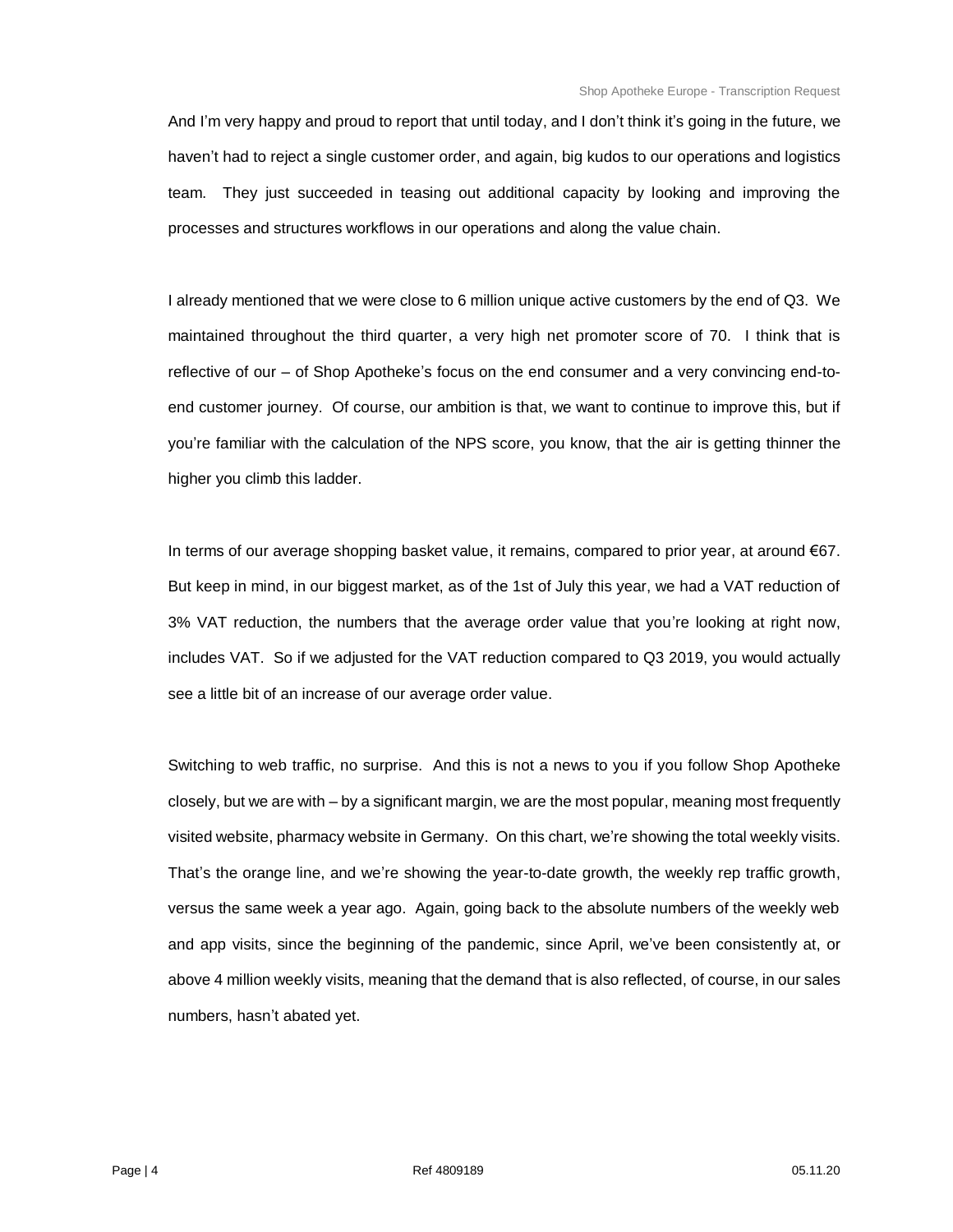We are getting questions from investors, also from journalists, you know, do we anticipate the demand is going to return to pre Corona levels? We don't anticipate this, to be clear about this, and the numbers are not indicating this at all.

When you look at the growth, the traffic growth versus prior year, you see a spike in April and May, since then, it has come down a little bit, but again, look at the scale on the right-hand side. Every week, our web traffic has grown compared to the year before, by 50% or more.

Switching now to our repeat order share, this is the green line. It remains at around 80%, meaning 80% of our orders come from customers who have placed orders in the past. It went up a little bit from Q2 from 79% to 83%, not a surprise. You might remember, we added a record number of new customers in Q2, and of course, and that is the holy grail of e-commerce. Our objective then is to make sure that these customers are going to place the second and the third order with Shop Apotheke and then the churn will come significantly down.

So the bump is reflective of the fact that the record number of new customers gained in the second quarter, have now, a large extent, become repeat customers. We think that 80% repeat customer ratio is a good level that we're also aiming for, going forward. In terms of the plain customer orders that were executed over the last three quarters, you see that we constantly have remained above 4 million, again, the demand that we experienced towards the end of Q1, and then certainly in Q2, hasn't abated yet. And I'm repeating myself, I know, but we don't anticipate that it is going to go back to pre-Corona levels in the future.

And with this, I'll hand it over to Jasper to walk us through the financials.

Jasper Eenhorst: Yes, thank you, Stefan. And good morning and think you those over the phone or in the video for joining at this meeting.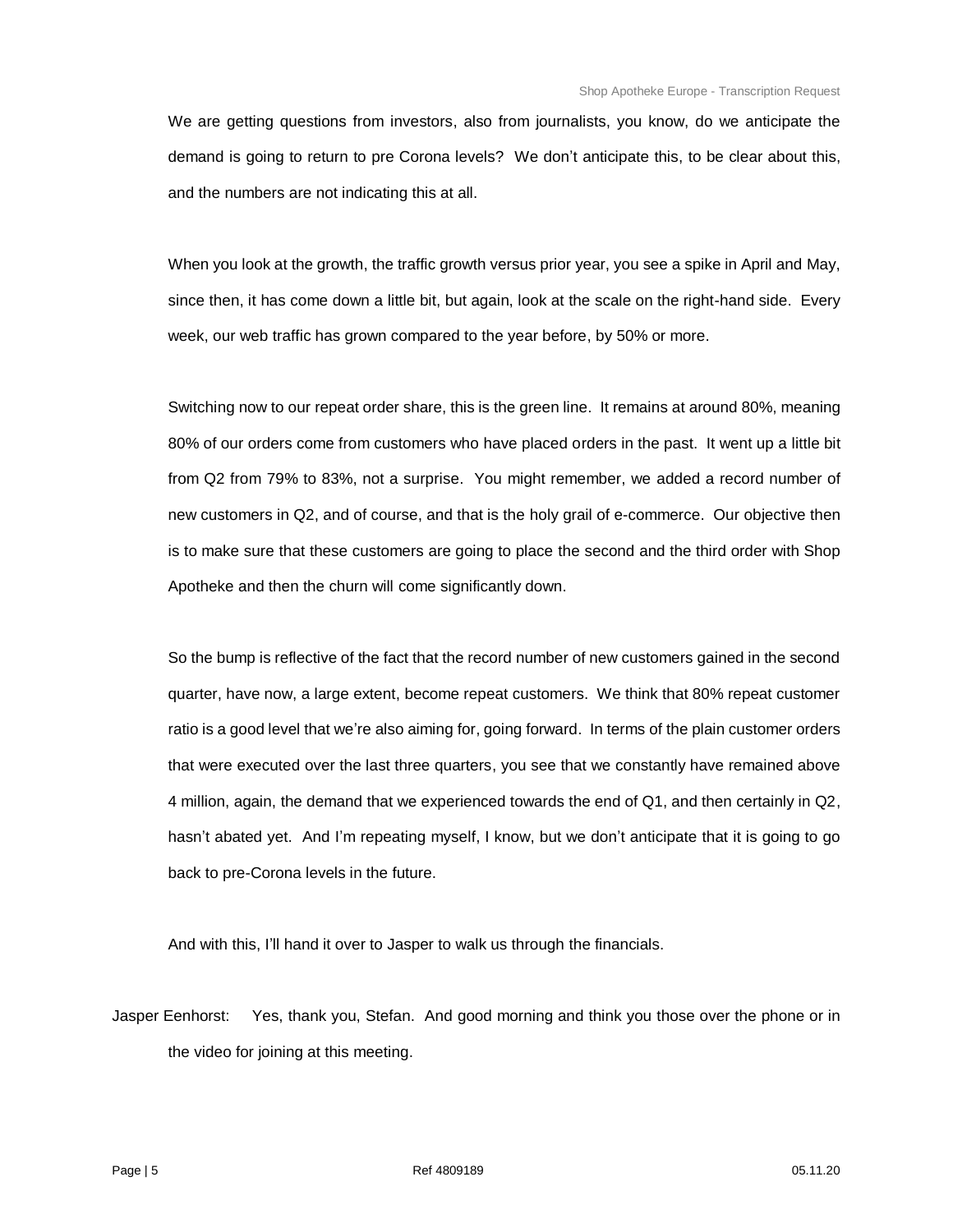On this slide, are all the key P&L lines from sales to – and included EBITDA in the one overview. In the next two slides, I will give more color on specifically the gross margin development and the S&D development, but first, this total overview on one slide.

First, Q3, and then year-to-date. Sales, you see that last year Q3 we've achieved 170.9 million of sales. And this year we increased by almost 68 million, to 238.7 million, which is an increase of 40%.

Year-to-date, we stand on the growth of 38%, to repeat that this is all organic growth, both in the first quarter and year-to-date. So that's all growth driven by the same websites, and by the same brands, in the same countries. We achieved these numbers with – at the same time, a gross profit margin that increased in quarter three, from 18.9% last year, to 21.9% this year. So that's an increase of three percentage points compared to the comparable quarter last year. And drivers here are more favorable that's pricing, continuous sourcing improvements, and also in product mix of our portfolio.

Year-to-date, the gross profit margin is also well above 20%, 22.3% year-to-date. And that's 2.7 percentage points higher than the first nine months of last year. Selling and distribution, the next slide, in the case of Shop Apotheke, that's mainly fulfilment marketing and the last mile cost all combined. They arrived at 17.6% of sales in the third quarter, which was slightly worse than it was in the same quarter last year, as we will see in two sides, all explain because of our deliberate choice to invest in our strategy of growth through marketing, and year-to-date also the improvement is impressive from 19% of sales last year, over the first nine months, to 17.5% this year, an increased a 1.5 percentage points.

This is in part reflective of the very strong operational starts in first half of 2020, and the not so very strong start earlier in 2019.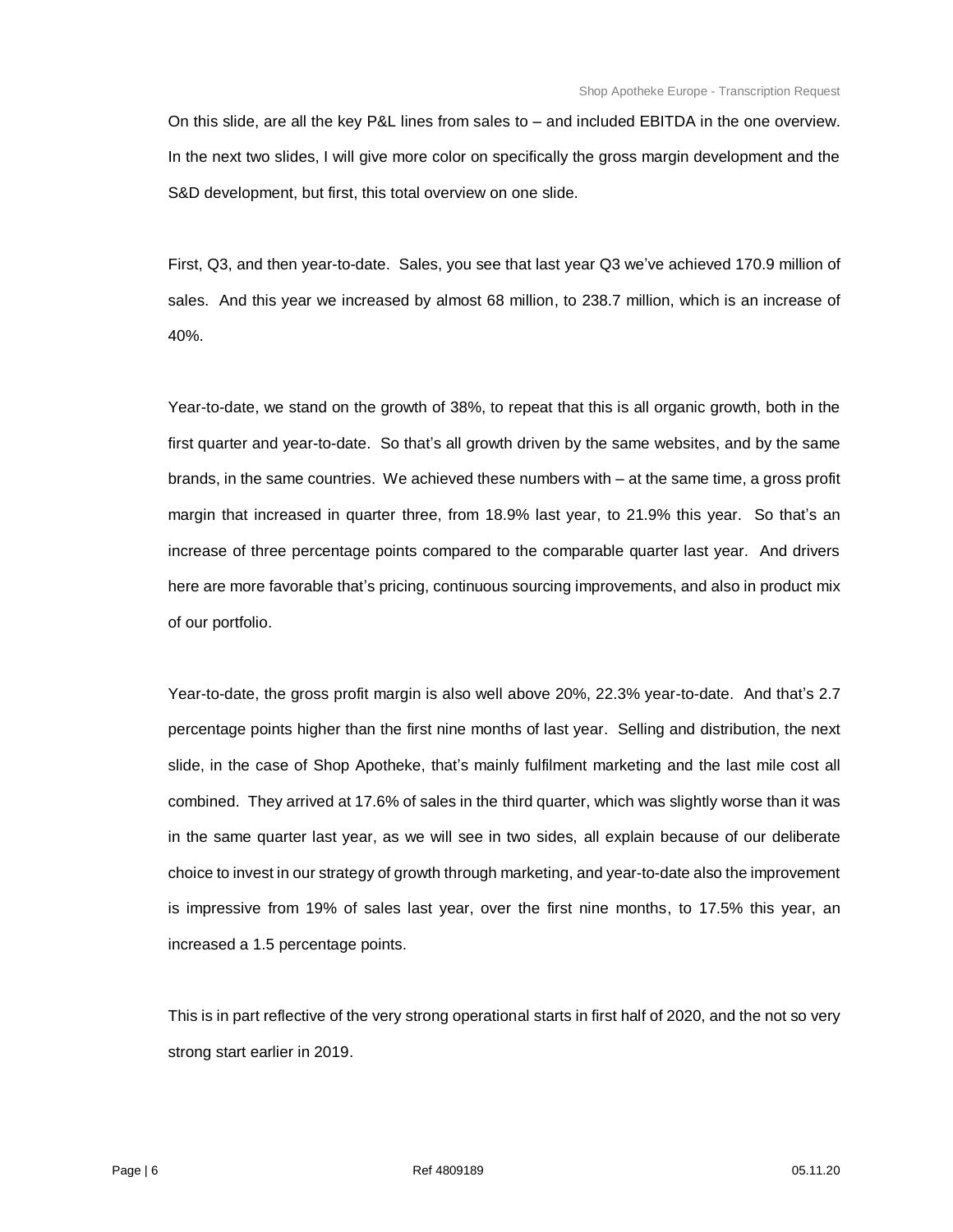If we then go to the next slide, administrative expenses, both in quarter three and year-to-date, at 2.6% of sales and they are well reflected scale that we have achieved here of respect of the 0.4 – 0.3 percentage mark of quarter three and year-to-date.

If you sum up all the items that I just mentioned then you get to the adjusted EBITDA and if you get to the adjusted EBITDA to millions of euros then in quarter three last year as minus 2 million and now plus 4 million, so that's an increase 6 million in year-to-date, a number that Stefan already mentioned in this key highlights at the start of the presentation. It went from minus 12 million last year to plus 16 million this year which have been rounded, increase of 27.2% of sales.

Looking at this from the adjusted EBITDA margin perspective and the margin increased from minus 1.2% over last year to plus 1.8% this year, an increase of 3 percentage points and year-todate at a positive 2.2% increase is 4.5 percentage points. EBITDA year-over-year improvement is in the same ballpark as the adjusted EBITDA. And I want to repeat that we are very strict, we have a very narrow definition of what we include in adjustments, it is only the P&L impact of the known cash and the stock option program that we exclude and identifiable one off cost related to projects. Nothing else, that's it. No signing only adjustments, in quarter three it was in total 1.4 million and in year-to-date overview is 3.6 million.

Next slide please. And then the gross margin, as I said already from 18.9% last year to 21.9% the same water this year. I want to start with the negative one, which is the minus 2.1% in older [?] and this is virtually entirely related to a similar item we also addressed in the second quarter and this is the write down we had to absorb from specific corona-related assortments. Where in hindsight, in the heat, at the start of when corona came to Europe in March and April, we were too eager in getting the right assortment in serving our customers and doing a good business and in hindsight, we paid too much for those inventories. At this moment, at the end of quarter three, this is our best estimate of the fair market value that we have in our advantage. So, we are clearly head out.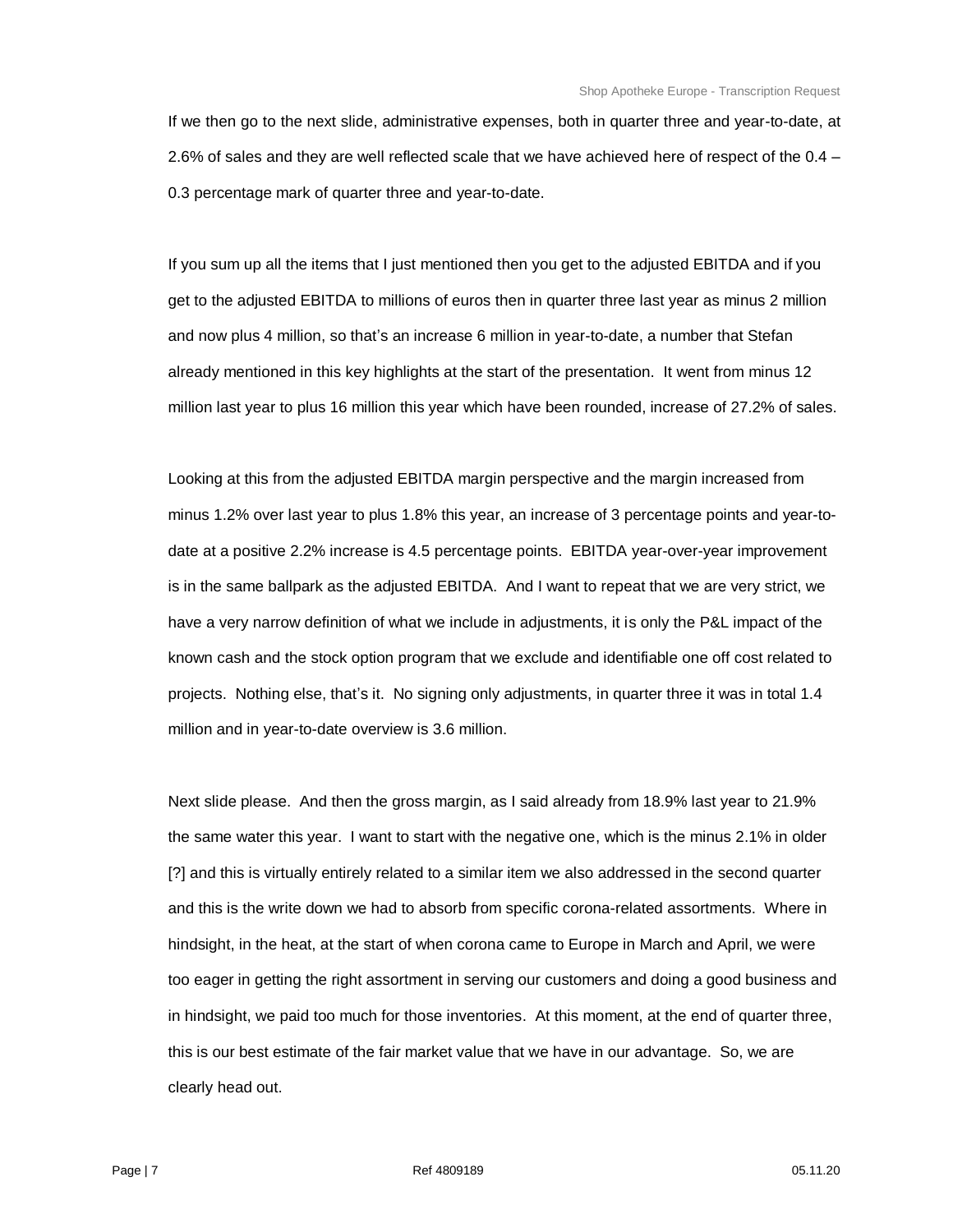This was the item of older [?], if we have start at the start, how we went from the 18.9% last year to 21.9% now, sourcing seems to be a small walk with the huge older blocks we have on this slide but normally, according to my definition, 0.6% improvement is an impressive improvement in sourcing. Elements impacting the improvements are better conditions with our partner suppliers, more direct delivery instead through a wholesaler and also already – and in the future more favorable impact of – on brands [?].

Now, we get to the thick improvement of net pricing. Well, basically, you are seeing here that in the total portfolio, in the total proposition of Shop Apotheke where we continuously try to optimize our entire proposition, we did not need to be as aggressive in promotions as we have to be in the third quarter of last year. That's the main driver. And on top of that, it's one of the items we focus on in getting the proposition of which assortment and pricing are very important elements in the most optimal shape. Country and product mix includes the fact that we are growing with [inaudible] faster than RH, so of course, the mathematical outcome in euros we are also very happy with RH sales. All in all, including this one off year-over-year improvement of 3 percentage points.

Next slide please. And then this setting and distribution expenses as a percentage of sales, 17.4% last year, slightly worse this year. Here I start at the left with marketing, marketing was 1.2 percentage points higher than last year. It's reflective of our strategy to invest in accelerated growth. We have already presented a total numbers, I think is a very good strategy that we are following at this moment. But similar throughout, I am of the numbers thereafter, because in this times where we have the capacity constraints, where we are opening a new facility, where we are in the corona situation, we are in a roll to keep the operational costs of shipping, packaging, payments, operational labor at a better level to last year. And that's I think an achievement we are really proud of. And the operational labor, of course, if you go under the root then you will see that there are increases related to COVID that are starting cost increases for our operations

Page | 8 Ref 4809189 05.11.20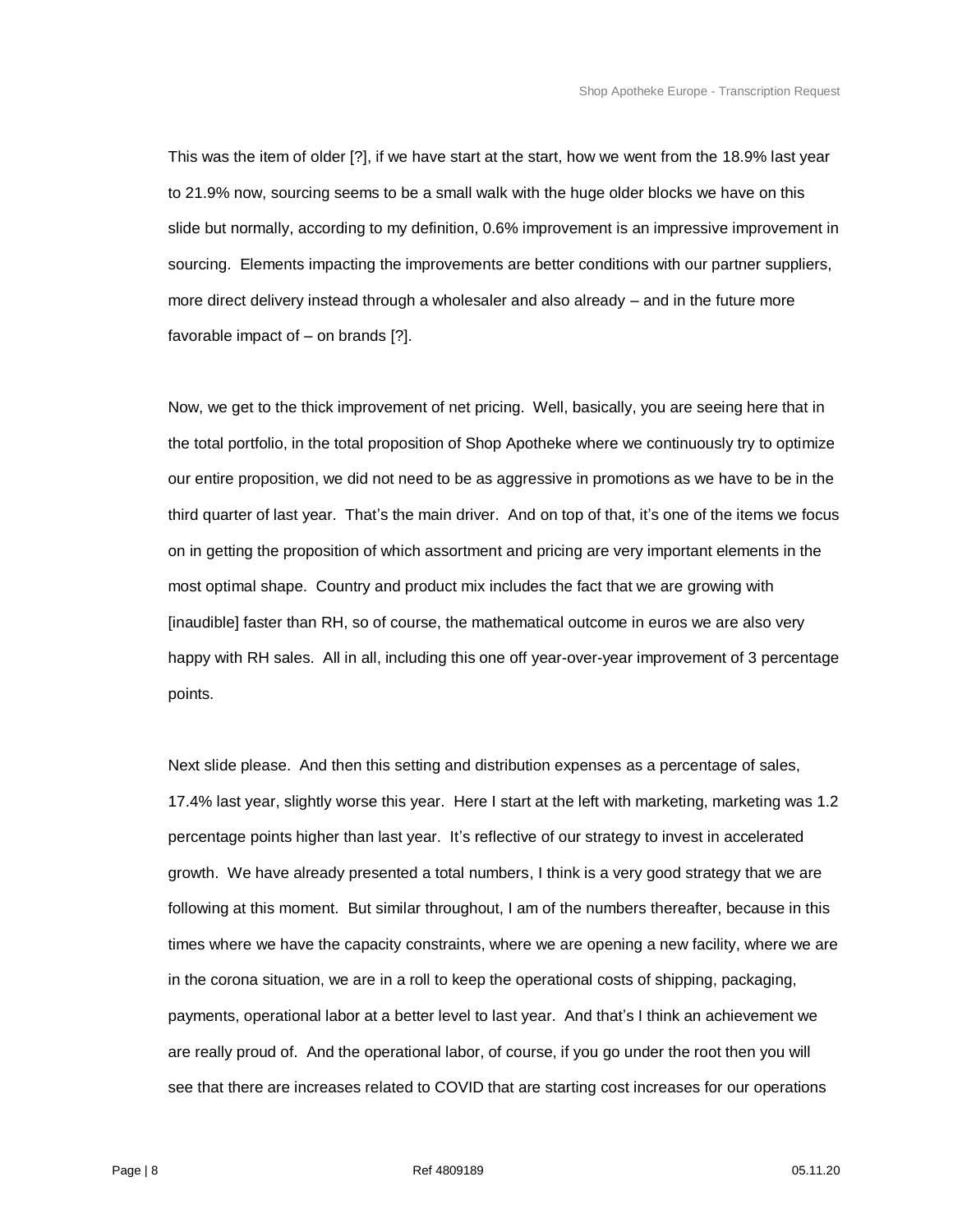but we were able to offset those through efficiency, scale in the departments that are in operational labor.

The other element here is nothing to do – has nothing to do this year. This is actually just the fact that we cycle and we think we had in IT-related expenses last year which by the way we had in Q3 and Q4 last year. The underlying key message of this slide is all the operational costs are well in the control in these challenging times and we spend more on marketing because that's our strategy. Next slide please.

On this slide, the adjusted EBITDA both in euros in millions and as a percentage of sales from a negative territory last year to a positive territory both in Q3 and year-to-date and a year-to-date increase is more than €27 million at least.

Cash. We have more cash at the end of the quarter than we have at the start of the quarter. The total balance of cash in cash equivalent including all the short-term financial assets was 157 million at the end of quarter three. And if you go from the left to the right, start of the quarter three, end of the quarter, we generated 4 million of cash from our operating results, our working capital needs improved by 1 million, we invested 16 million mainly in our new facility then of course also in IT. And the financing element here is a positive one because there wasn't in-flow related to our ease of [?] plans offset by the regular interest and new payments. All in all, almost 57 at the end of the quarter. And this give me also the opportunity to say a few words now that we're talking about cash balance sheet about the earlier incentivized conversion of the [inaudible].

It was a very favorable momentum for us looking at the total situation of our balance sheet and on the market and all the amount that there was a possibility in a win-win situation with a large institutional investment in our convertible [inaudible] to have to book this further. Earlier, this will improve – it has improved already as you will see in the fourth quarter. Our balance sheet is

Page | 9 Ref 4809189 05.11.20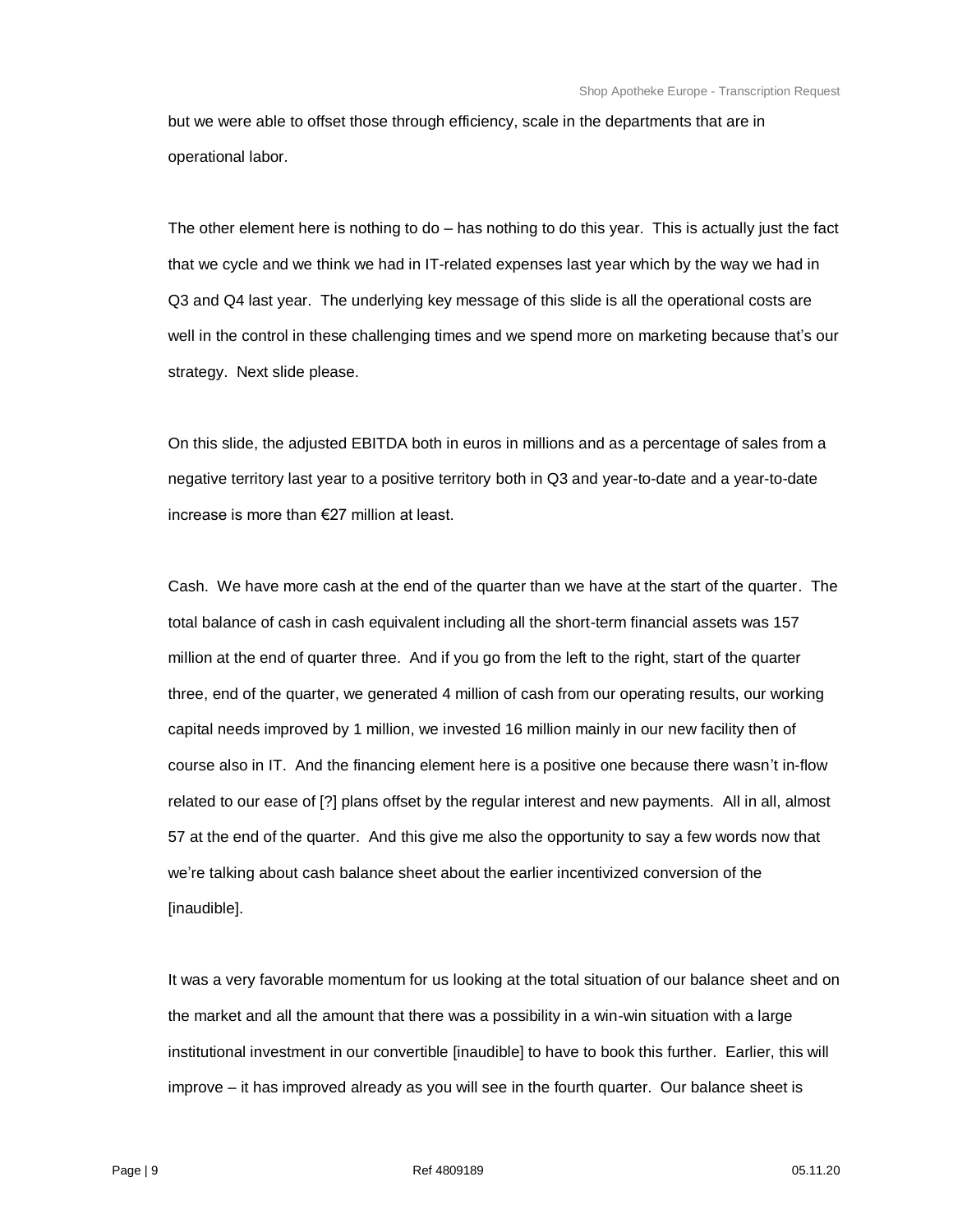even more robust as it was before and as a side effect as of 2021, we will see related to this convertible [inaudible] significant reduction off the interest expenses. It must be no longer [inaudible] of 4.5% on this long [inaudible] is the way. That was it, Stefan. Let's move to the second part.

Stefan Feltens: Well, thank you, Jasper. Well, then, so far about, you know, our Shop Apotheke euro performance in the third quarter, I just want to give you a quick update on what we are doing to be ready for the future. If we look at, you know, what is at the end of our journey? What do we want to be in a few years from today? We are starting with what Shop Apotheke actually is today. We are not exclusively but predominantly, we are an e-Pharmacy retailer today. And our ambition is that over the coming years, we're going to develop into an even more customercentric e-Pharmacy platform. In other words, we're convinced we are a good pharmacy today. We want to further solidify and leverage our strength and in the future, we want to become, we want to be, we will be an even better pharmacy.

At the core of Shop Apotheke's success is of course been our relentless focus on our customer and when I talk about the customer, I mean, the end consumer. And if we become a better pharmacy, we're going to give our customers more and more reasons to return to Shop Apotheke in Europe for their healthcare needs. This is going to improve our customer's loyalty and increased customer loyalty is going to translate into higher customer lifetime values and of course higher customer lifetime values are going to translate into tangible bottom line improvements over time.

With our new distribution center, we are really going to enter into a new era for Shop Apotheke, but you might be wondering why are we showing you a picture here on the left-hand side of loading or delivery docks? We just want to illustrate with this picture the magnitude of the change. At our current facility we're actively using five loading or delivery docks. In our new facility, we are going to have over 40 loading and delivery docks. Meaning, and this is just one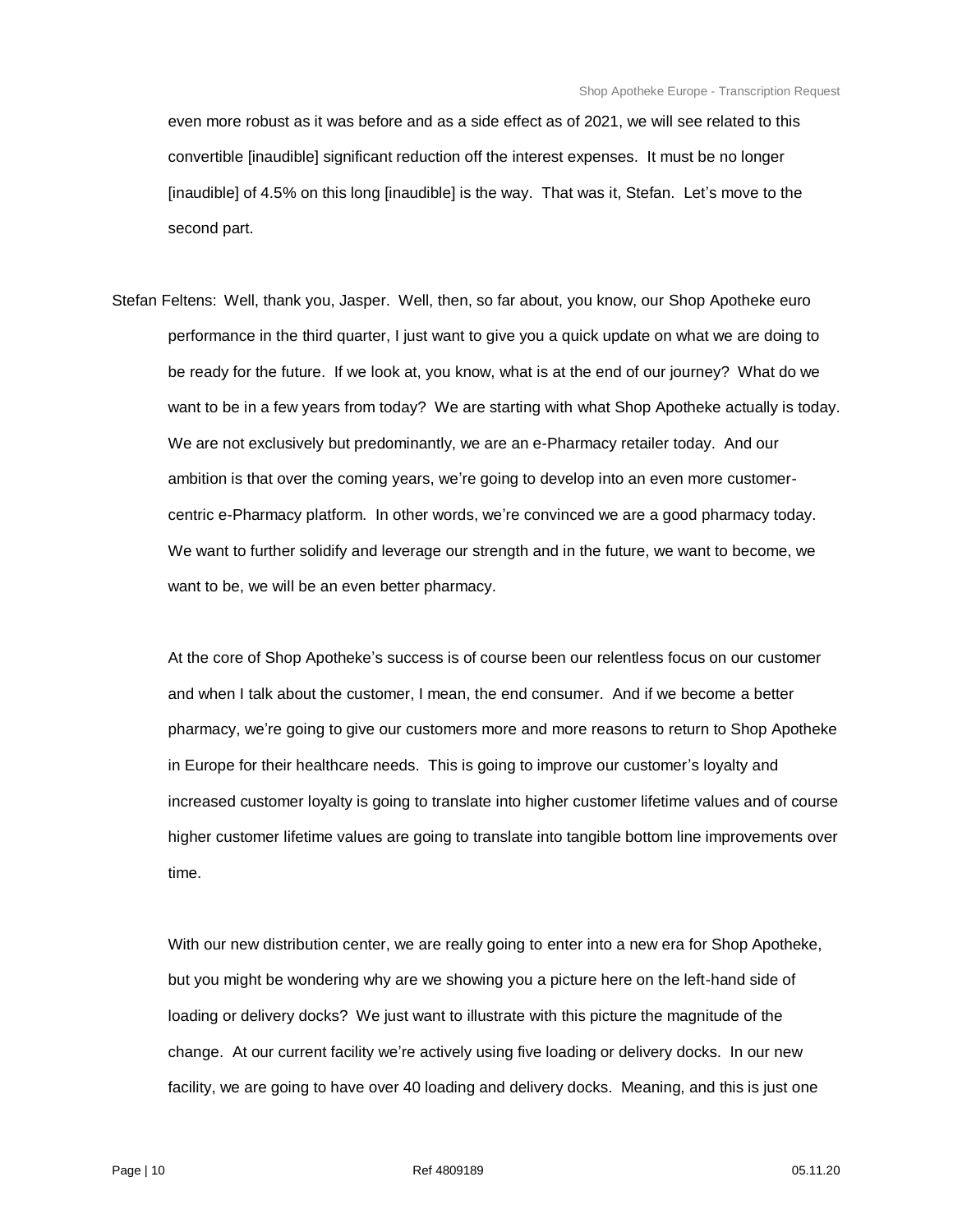indicator and we're going to talk more about capacity on the next chart, but this means that we will be ready for the growth that we anticipated over the coming years in the non-prescription area in Germany, in the other markets in which we operate today and potentially, additional markets we're going to enter over the coming years. But also, we will in terms of the expected growth triggered by the introduction of e-prescriptions in Germany, again, starting next year, but then going into full swing at the beginning of 2022 with e-prescription becoming mandatory.

So just to be a little bit more specific, we talk – we're talking about capacity. In our current – no, I would say our old facility, we have around 20,000 square meters on one level. In our new facility right here in Sevenum we're going to have almost 50,000 square meters on two levels. In terms of packages sent per day, we, on average, we send around 39,000 packages a day in our old facility. Here in Sevenum, we're going to have capacity in excess of a hundred thousand packages a day. And this translates in an annual capacity of being able to handle more than 35 million customer orders every year. And this is of course, before we continuously improve our workflows or processes, our systems. So there's probably more that will eventually be teased out of this new facility. By the way, the picture that we are looking at here, I have to admit is a little bit outdated. Of course, construction has of course been finalized for internal logistics, equipment is up and running. We're putting right now the finishing touches on this equipment.

This is a little bit a transition from the old facility as a little bit like, you know, an open heart surgery. We cannot just stop everything and, you know, focus for two weeks on transitioning everything from the old to the new facility. Therefore, we are going to stretch the transfer over an extended period of time of six months or even a little bit more. We are right now in the process – I've already mentioned that we shipped the first package to a customer in Italy on the 21<sup>st</sup> October, many, many more that customer orders have left our new facility. Of course, since the 21<sup>st</sup> October, but why are we doing this? Why are we right now already transitioning the business in our international markets from the old to the new facility? Well, we wanted and we need to create space in our old facility to be in a position to fully handle the Q4 demand, but more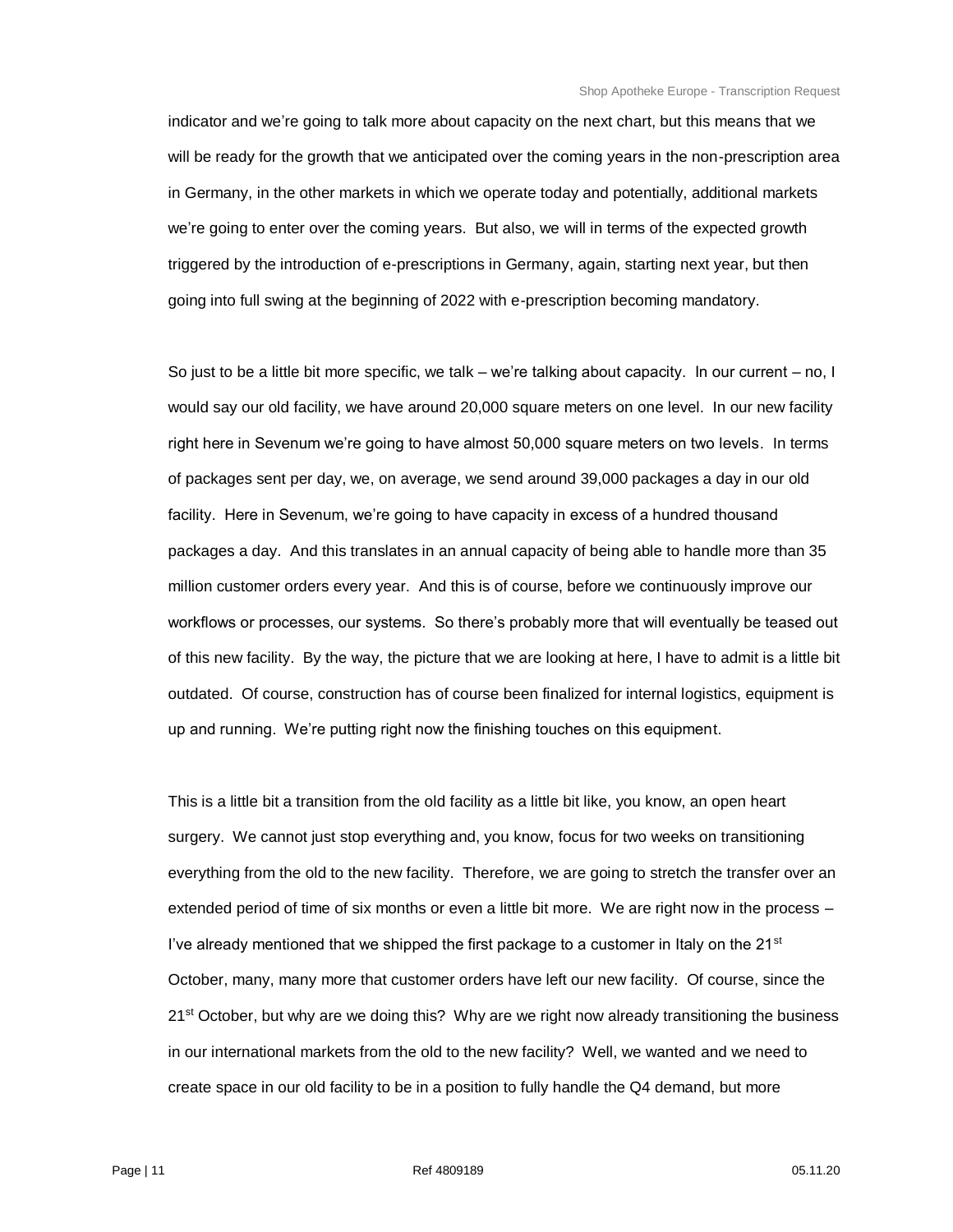importantly, to be ready for another expected jump in the month of January next year. We wouldn't have been able to do this if we hadn't provided some relief already to the existing – to the old facility.

In January, we are also going to start the new intralogistics equipment. We're going to have a much, much higher degree of automation for those of you who had visited our old facility, you probably saw a very efficient, but almost completely manual process. In our new facility, we're going to have a much higher degree of automation. The degree of automation is going to get close to 50% and this, of course over time is going to translate – it's going to yield a lower cost per customer order. The whole transition will be concluded in the second quarter next year and the last country that is going to transition is our biggest and our most important market of course, Germany. We want to be a hundred percent sure that the software works properly, that the equipment works properly before we move orders from our customers in Germany.

Well, our new facility is not just about capacity, higher degree of automation and lower cost per customer order, it's also about providing and inspiring open space environment for our employees that work in an office setting. You might remember that we moved the offices in the month of July and I can tell you that that our workforce was – that the new office environment was very well received. I dare to say, enthusiastically, received. Well, unfortunately at this point of time, many of these employees are not in a position to benefit from the new open space environment for obvious reasons. Many of them are working from home, but while they were here, we already witnessed a higher degree of collaboration across departments, within departments and improved communication flow.

Also, in this respect, again, this wasn't important move for Shop Apotheke. And the new facility is also an important step on our sustainability journey, but it's only one step. I want to emphasize again, that the management of Shop Apotheke, we are committed to sustainability, not because it's fashionable, not because some of you are making this an issue for us. We are fully convinced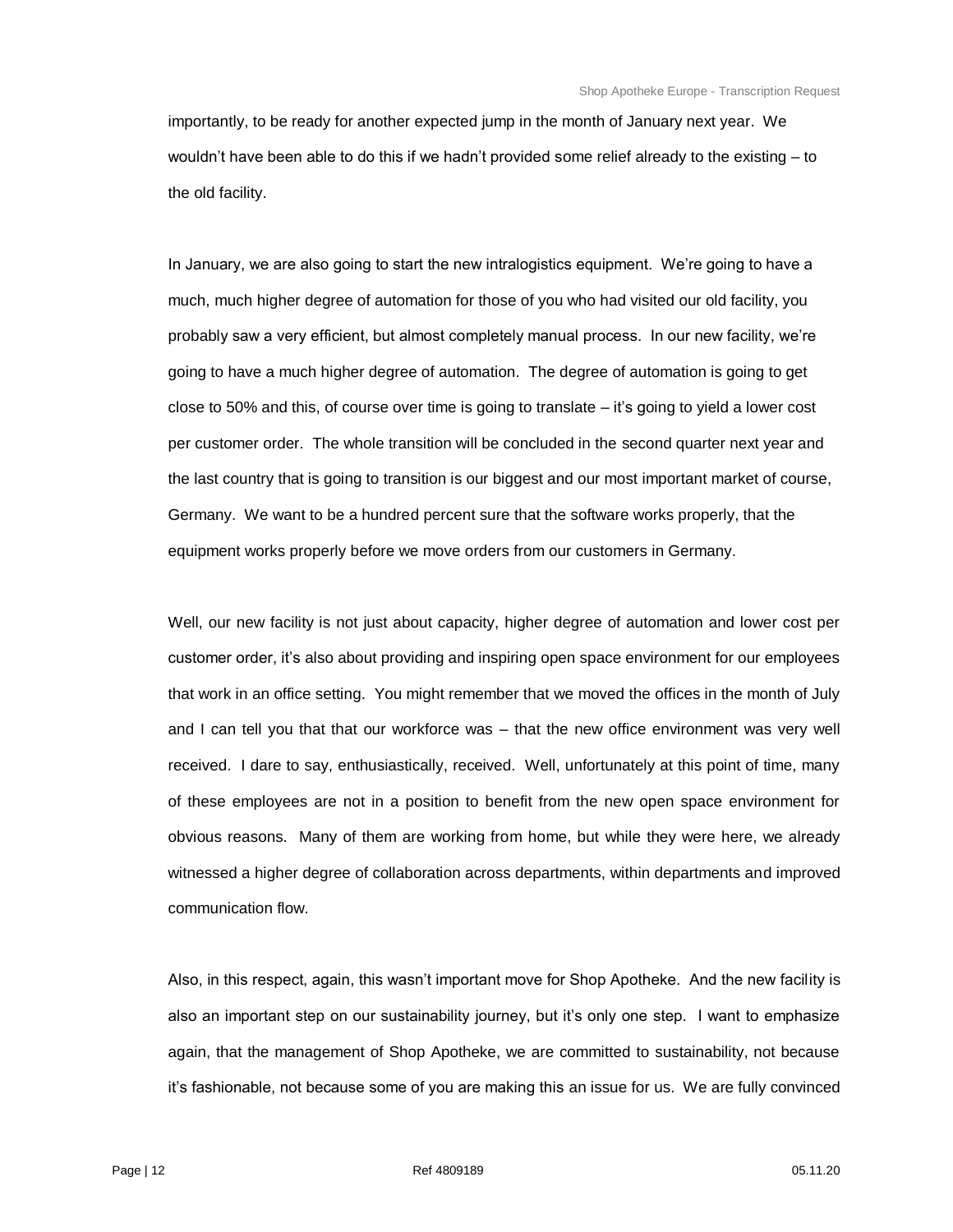that this is the right thing to do and it's our responsibility as a corporation to make our contribution. Again, on the journey towards the sustainability, our efforts have already yielded, you know, a first rating upgrade. You might have seen that our ESG MSCI rating was upgraded to triple B. Again, that is not the key motivation for us, but it's nice that our efforts are recognized also in this way over the coming quarters and years, we will certainly share more tangible benefits and results that come out of this sustainability initiative.

Well, talking about a journey, looking at our strategic journey and looking at what we are doing today to make sure that our strategic ambitions will be filled with life, sustainability is part of our strategy. But we also have a couple of key strategic initiatives that we want to share an update with you on that we are starting with our own brands. You certainly remember that too, in 2018, Shop Apotheke acquired new three functional food company based in Berlin. That business is developing very nicely and I can say that this was certainly a very successful acquisition. The management of team of [inaudible] is also in charge of developing our RedCare label. You might remember, we started the RedCare brand in February with launching a nasal spray and paracetamol, since then, many more products have been edited every quarter, and we're going to add more RedCare products in the – in the future. Our RedCare business is developing as we had anticipated and it looks very promising for the future.

In terms of our marketplace, I've already alluded to this. We are looking at this in two dimensions. First, we have our same day offering under the brand of Shop Apotheke now. Remember we had a – we concluded, we successfully concluded a pilot program in the right rural area and we continued offering same day in the right rural area that covers everything from the Bonn-Cologne area, up to the – to the City of Dortmund. In the third quarter, we expanded our same day offering to two additional metro areas in Germany to Munich and to Berlin, more metro areas are going to follow until the end of the year. And next year, we'll be in a position to cover all of the metro areas in Germany with Shop Apotheke now. Of course, we're not going to stop at the borders of Germany, but again, that's something we'll talk more about in the future.

Page | 13 Ref 4809189 05.11.20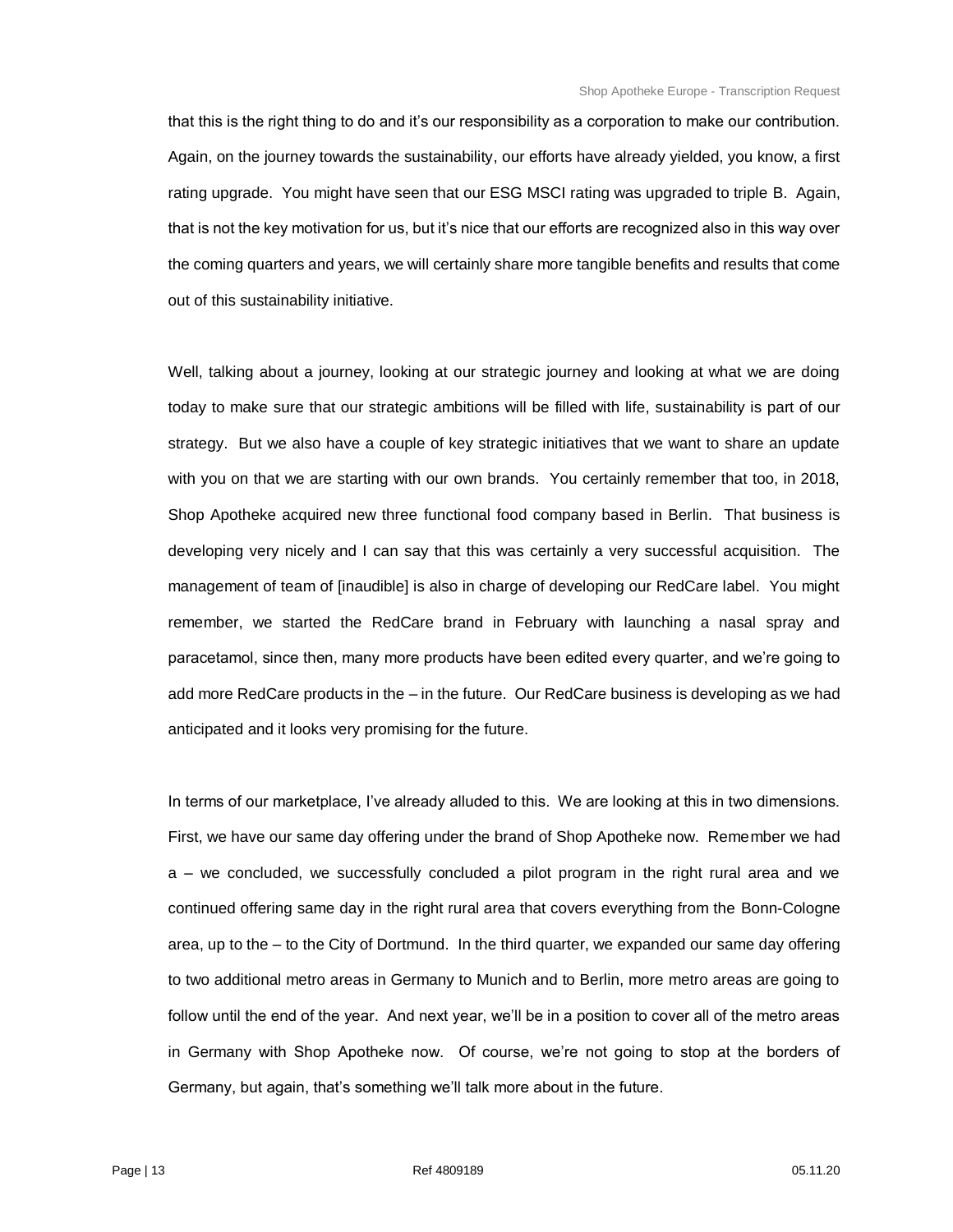In terms of the other dimension of our marketplace initiative, the product expansion, meaning us offering a broader portfolio of healthcare related approach customers, again, we always come up with the example of contact lenses, which we are not selling today as Shop Apotheke, but we'll be offering to our customers through a marketplace partner in the future, but there's just one category we're making progress, we are on-boarding marketplace partners. We'll go live in the coming months. At this point of time, it is still a possibility that we might go live the first marketplace partners before the end of this year.

In terms of our, you know, online doctors service and telemedicine corporation, you certainly remember that we started our cooperation with Zava last year in December as a fulfillment partner. Since March, our customers are able to access an online doctor consultation through the Shop Apotheke customer journey with Zava and this is also the business is developing as we had anticipated. We are already processing every day, hundreds of digital prescriptions that come out of the corporation with Zava but the main focus at this point of time is on gaining experience, understanding what works, what doesn't work from a customer perspective and to continuously enhance the product that we are offering to our customers.

And if I had to rank order the strategic initiatives on this list, of course, in terms of importance, the one at the top of the list are the preparations for the introduction of e-prescriptions in Germany based on everything that we're hearing. And we are constantly talking to key players, to [inaudible] remains on track with introducing the telematics infrastructure and the e-prescription ad as we had anticipated. And of course, also our internal preparations are fully on track.

Talking a little bit more about our internal preparations. We already established a task force, we call it the ERX [?], it's first task force in 2019 to do what is necessary, to be ready for the introduction of e-prescriptions. The task force is actually is an agile product team. Throughout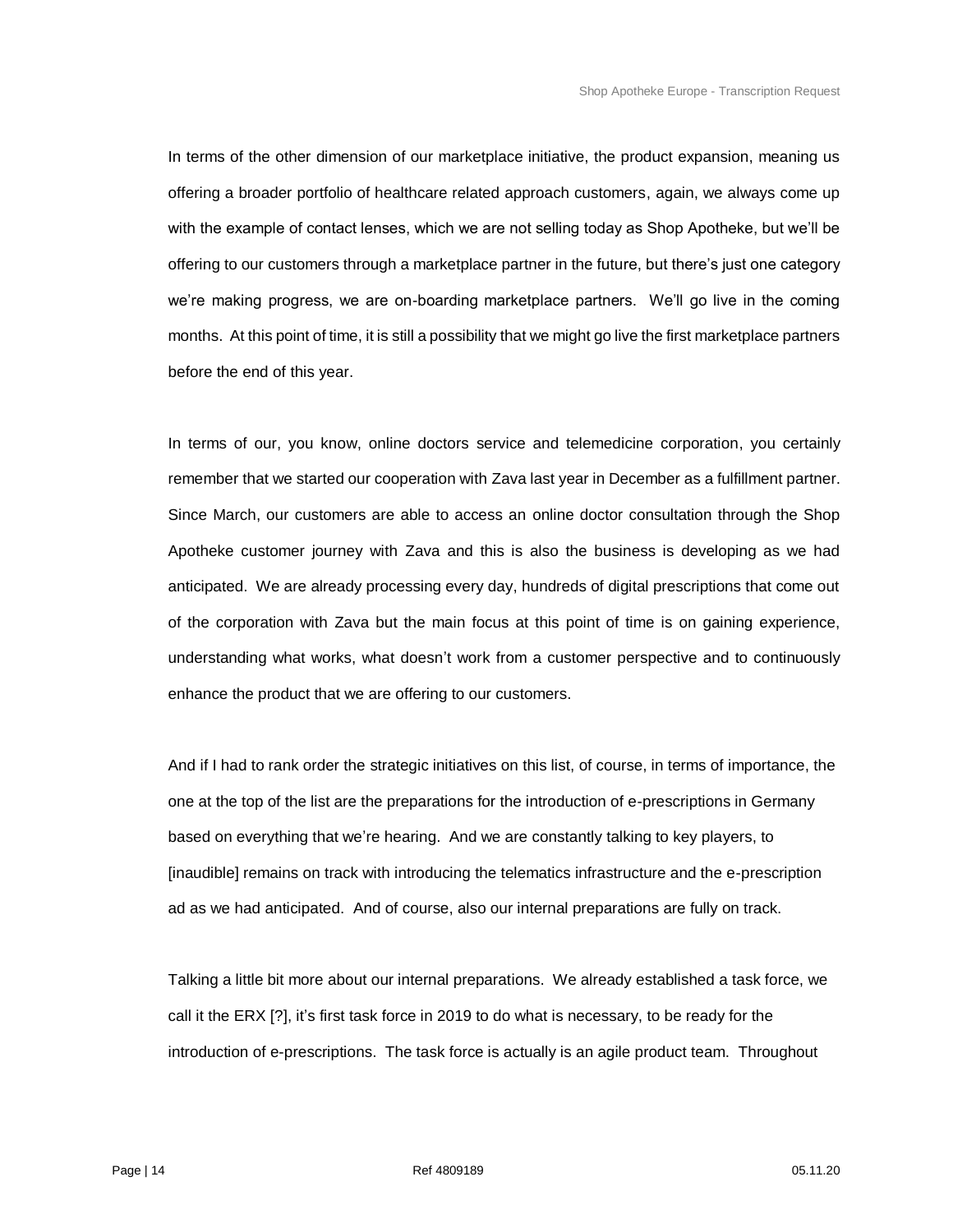this year, we have added participants to this task force, again, acknowledging that this is the single most important initiative for Shop Apotheke.

We split the task force into two sub teams. The first one focuses on the front end, meaning to ensure that we offer the best in class customer journey, not only for non-prescription products, but also for the e-prescriptions going forward. Just last week as a management team, we looked at the first set of click dummies to get an idea of what this customer journey is going to look like. The second sub team focuses on the back end processes to make sure that all of our systems, all of our processes are optimized for the launch of e-prescription.

Just to give you, you know, one example at our new facility here in Sevenum, we are introducing a whole new warehouse management system. All the features that are required for handling the e-prescriptions by a warehouse management system are already reflected in the software that is about to go live.

For those of you who've been following Shop Apotheke for an extended period of time, you remember that we are involved with RX [?] market and the RX business for almost 20 years. Most of the experience came from Ahoop [?] Apotheke, which was fully integrated into Shop Apotheke in 2017. We are also managing five patient support programs addressing five chronic diseases under the brand label of Smart. Again, what I want to say is we don't just understand the markets but we also understand the needs of patients, of RX customers. And that will be reflected in the customer journey that we're going to offer.

Electronic prescriptions or let's say digital prescriptions, another novelty for Shop Apotheke. I already mentioned that today we are handling hundreds of digitally received prescriptions through our corporation with Zava. Furthermore, when we get a paper prescription today – and you see why I'm here on the left hand side, after we have opened the envelope, every data point on this paper prescription is prints transferred into an electronic data set. So internally once this has

Page | 15 Ref 4809189 05.11.20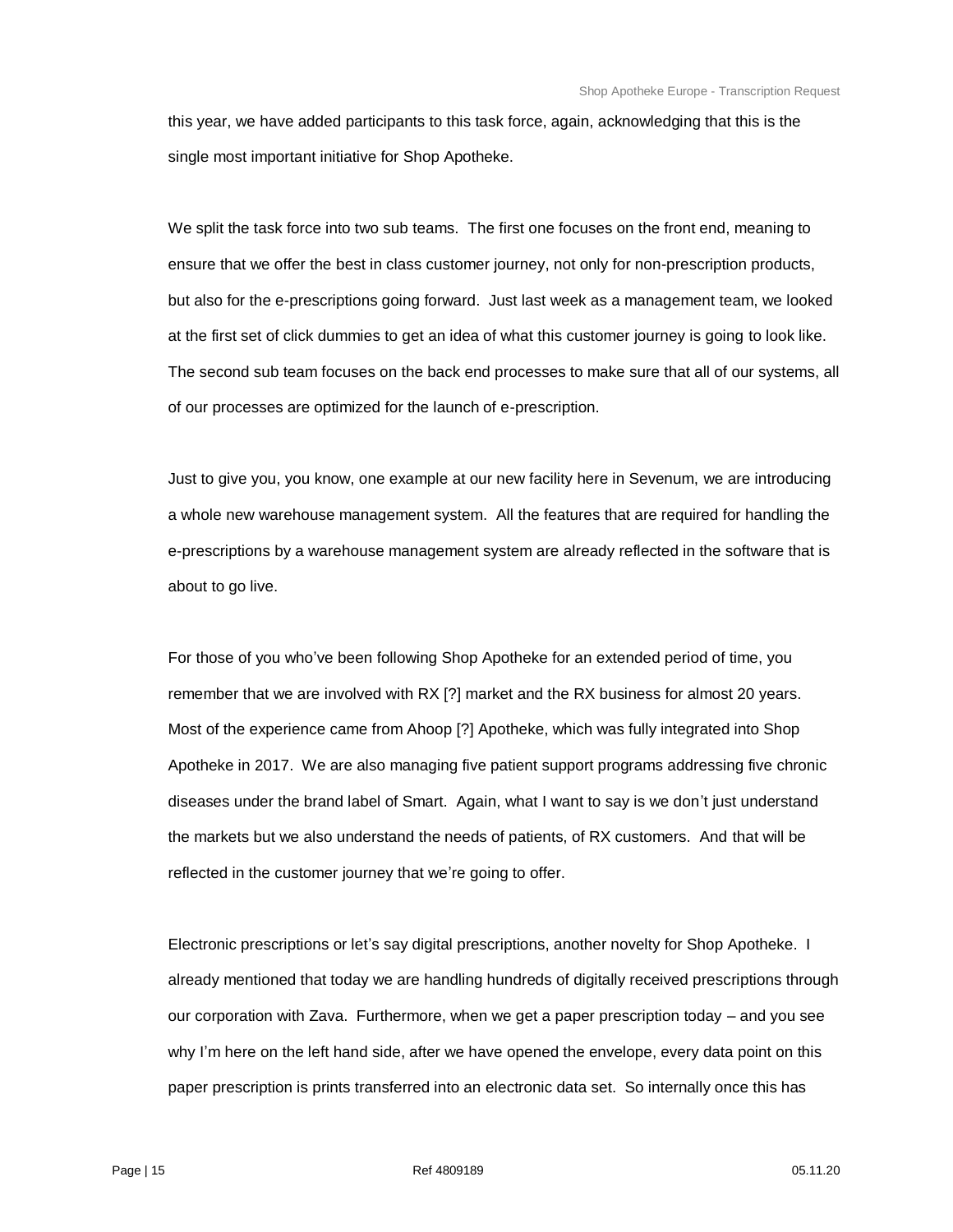happened, we are already handling digital prescriptions today. The picture that we always use is that – and when you come to our facility, you're not going to see anybody in our fulfillment center that is walking around with a stack of paper prescriptions and then filling boxes. All this is already handled electronically.

And last, but certainly not least, we're constantly talking to all the players of almost all the players in the market assessing where that makes sense for them, for us to join forces and to do something together. And just in Q3, we joined the TK pilot, that is number one, a political statement we want to make. Number two, we want to gain some experience because there are some electronic prescriptions that will be received through the TK pilot, but also – and those of you who are following all the pilot programs closely, you know that at this point of time, the volume that is going through any of these pilots is very, very small.

Okay. So before I hand over to Jasper again, to walk you through our guidance update for 2020, a quick regulatory update from our side. You might remember in August with the Q2 release, we walked you through the legal framework and the timeline for the introduction of e-prescriptions, if you have any questions, please go back. Everything that we said three months ago is still valid. But now, of course, we're talking about the VOASG, the law to strengthen local pharmacies in Germany.

The law passed the lower house of the German parliament, Bundestag, at the end of December. It's very likely that it's going to pass the upper house of the German parliament, the Bundestag at the end of November. And sometime in December, the law will go into effect. That's our assumption at this point of time. Of course, the VOASG contains two stipulations that are relevant for online pharmacies, the RX bonus ban [?], as well as the temperature control requirements. Let me start with the temperature control requirements because that's a little bit more concise.

Page | 16 Ref 4809189 05.11.20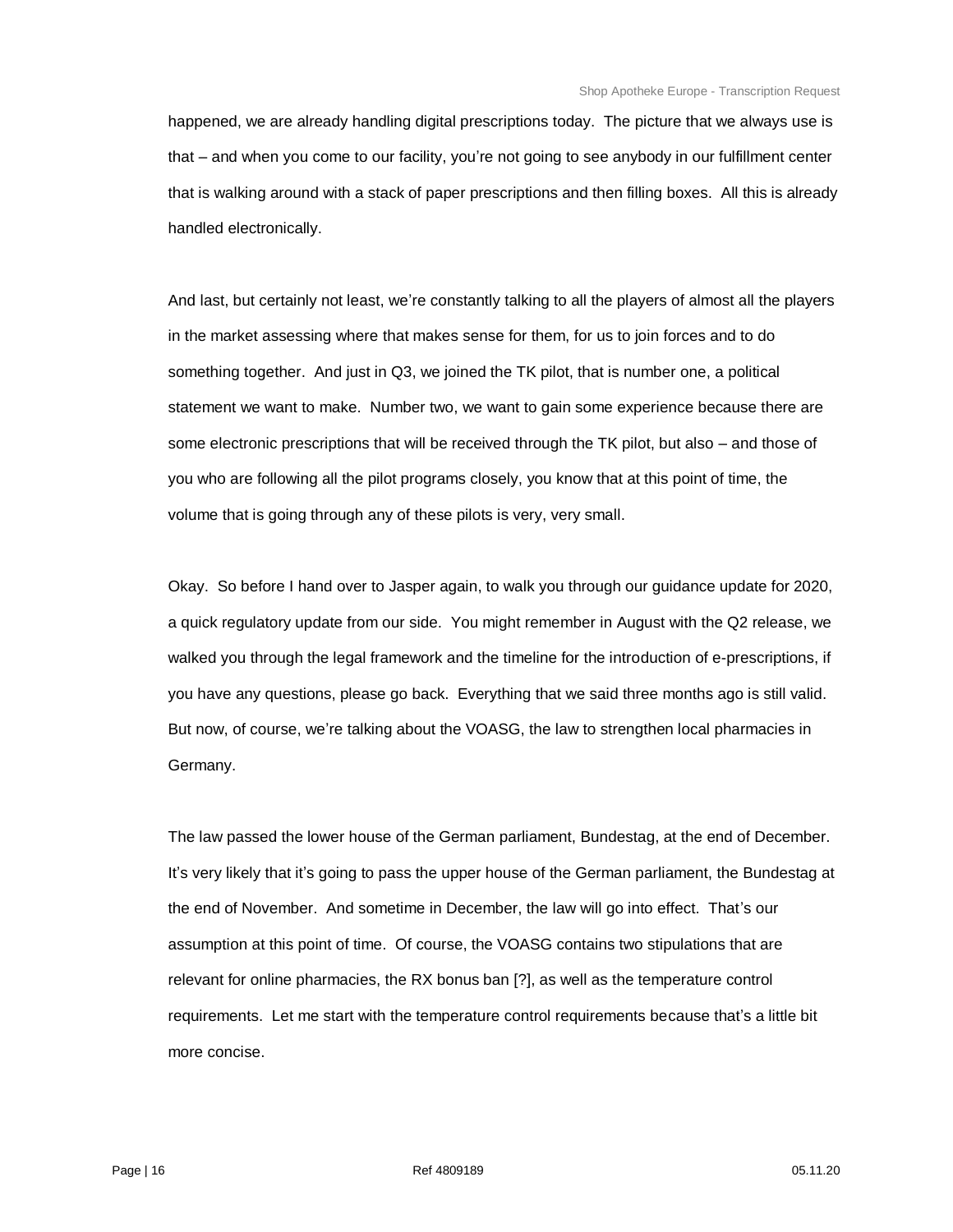And I just want to be crystal clear there, we are complying with all the requirements, the temperature control requirements today. We will comply with all the temperature control requirements in the future. We have carefully looked at the law and based on everything that we have read, we don't anticipate any or any significant impact on our operations, but also not on our financial. So that is more a clarification the way we understand it.

Now, let's talk about the RX bonus ban, that's a little bit more controversial in nature. Let me start by stating that we are 100% – we remain 100% convinced that this RX bonus ban is a violation of European law. There are certain reasons, but I don't want to speculate too much why the German government went for the bonus ban. The non-compliance with European law was emphasized by several legal experts during a hearing of the VOASG at the German – at the Bundestag in September. But again, at this point of time, we are assuming that the bonus ban, that the law will go into effect in December and the bonus ban will come into effect into November.

However, what this means for us and how we are going to respond to this isn't clear yet. We are waiting for the response from the European Commission. The European Commission has – the position was very clear in the past, but at the end of the day, we acknowledged that this is a political decision. But again, if you ask me right now, our the assumption is that the European Commission will initiate infringement proceedings against Germany. But again, that is out of our hands.

Secondly, we're waiting for the position that the statutory health insurers in Germany are going to take. That is not clear yet. We know that in the past, they're also explicit – we're very explicit that they think a bonus ban would be a violation of European law and they are committed to complying with European law. But again, that is an unknown at this point of time.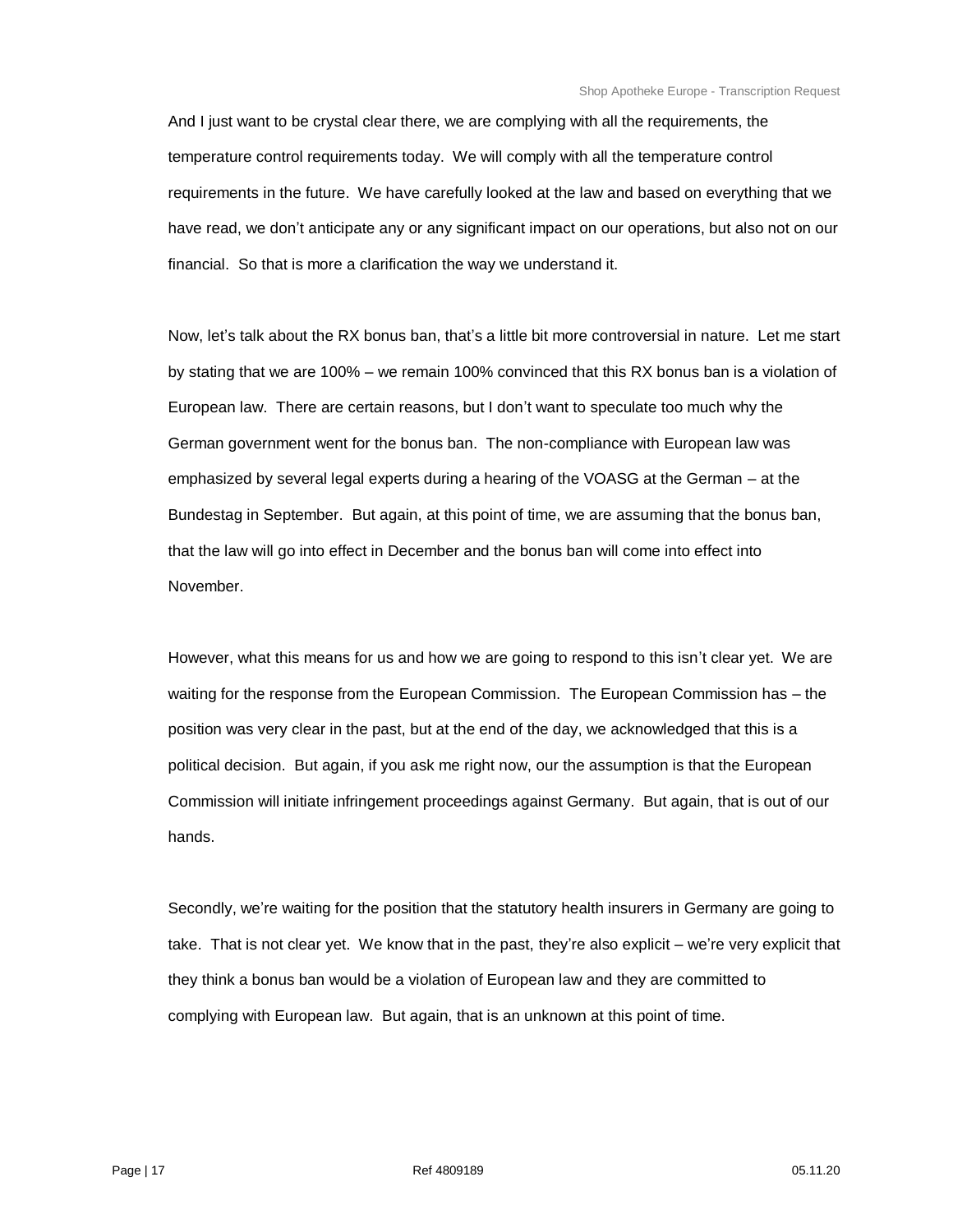Just to be clear, we have not yet decided what we are going to do. Will we continue to offer bonuses to our patients or will we stop offering bonuses to our patients? Depending on what the European commission does. The position that the statutory health insurers are going to take, that will be a risk and reward assessment that simply because these positionings are not known yet, that we cannot do at this point of time.

But assuming, assume that we would stop offering the RX bonuses to our customers, what would happen? Well, this is – this would not be the first time that we go through the experience because until the European Court of Justice decision in 2016, we had several years when we were not able and not in a position to offer RX bonuses to our customers. What we saw at the time is that our RX business didn't grow anymore. That is the best reference point for us at this point of time.

But keep in mind, right now the growth driver for Shop Apotheke is our non-prescription business. We grew by almost 40% in the third quarter, our RX business grew by quote unquote only '17%', but it's probably a safe assumption that we're not going to see a growth or any significant growth if we decide not to offer RX bonuses to our customers anymore.

Last little reference point there. Keep in mind our competitors in Germany, the mail order pharmacies in Germany, they haven't been able for the last few years to offer any RX bonuses and they also have a sizeable RX share. So that the RX bonus is certainly one driver of our RX business but it's not the only driver.

And before I hand over to Jasper to talk about our guidance update, keep in mind that the growth reduction in the RX segment would be temporary in nature. This is all going to change with the introduction of e-prescriptions starting next year. But then coming into full force in January 2022 with introduction of e-prescriptions, the use case, the primary use case for RX customers is going to shift from being monetary in nature to being a convenient space.

Page | 18 Ref 4809189 05.11.20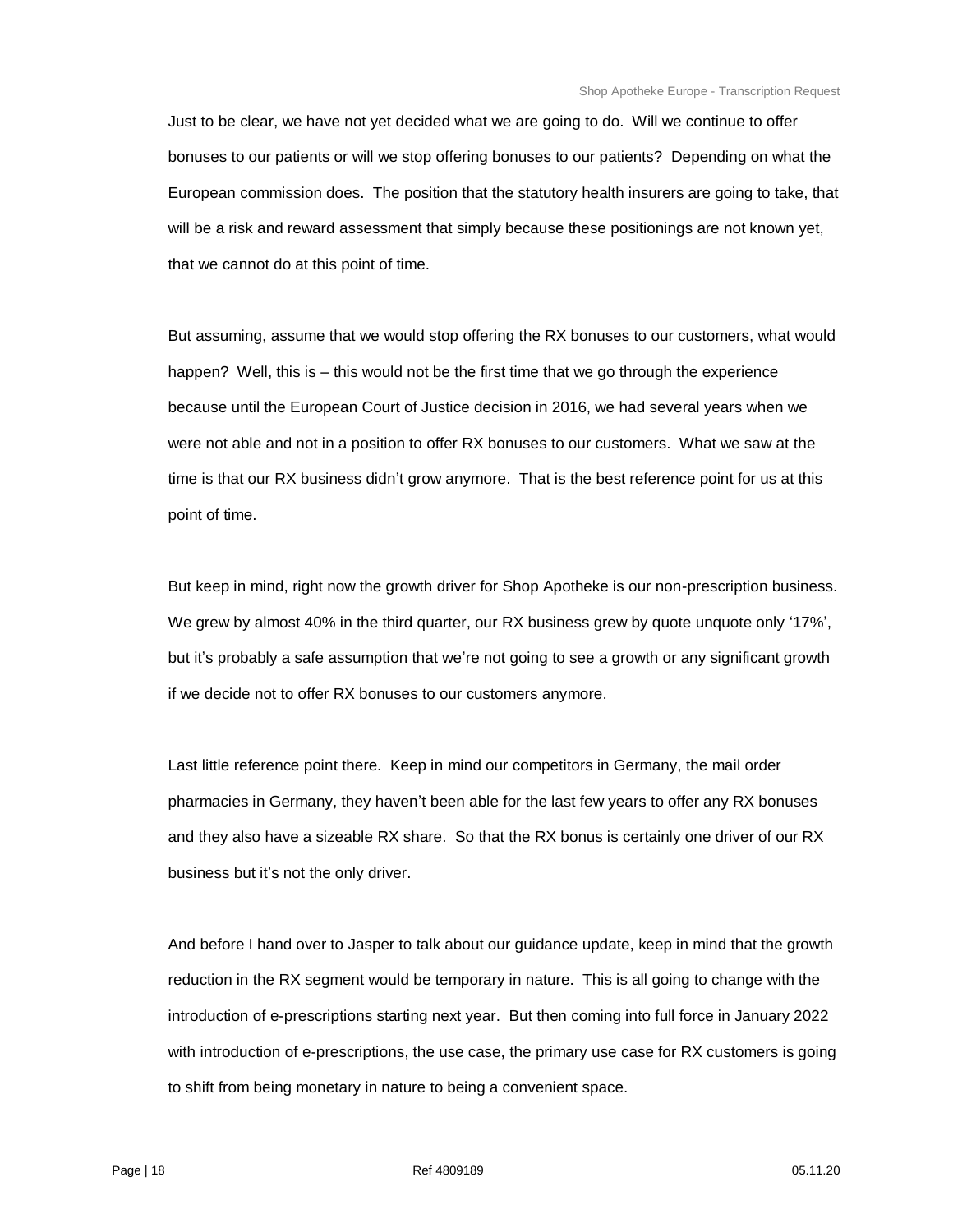And with this, I'll hand it over to Jasper to walk you through our guidance upgrade.

Jasper Eenhorst: Thanks, Stefan. Yeah, just one slide. And in these exceptional times we again erase our guidance for the current year this morning. And the full year sales growth, we now expect for the year to be north of 35%. And remember the total picture where at the start of the year, it's actually our third raise this year because at the start of the year, we have the guidance of sales growth growing around 20%. Now we highered it to at least 20% then to at least 30%. And as of this morning, we say it's going to be north of 35%.

And at the same time before your adjusted EBITDA margin, we started the year with an ambitious ambition to continue the very fast growth with also breaking even on the adjusted EBITDA level instead of breaking even, which is around zero. This morning, we raised our guidance to the expectation of an adjusted EBITDA margin for the full year of around the positive 2%.

And then the third bullet on this side, we continue to invest in customer acquisition. I basically say it in simple words that we are at this moment in an intense situation and we are growing very fast and existing customers buying more and we acquiring new customers. And from both segments of customers, we got continuously very high customer satisfaction scores. And at the same time, we are not ignoring the bottom line. We are also significantly improving there. And what I want to express with this for [inaudible] continue the investment in growth is that we also focus on all aspects of capacity to increase there and then all aspects of IT to increase there.

We go to the last bullet on the slide. That's our long term target profitability. It's EBIT, let's say that at this moment we are around an EBIT of a positive zero and our long term target profitability remains unchanged in excess of 6% is our targets [?].

That's it for the guidance. Let's go to the Q&A. Okay?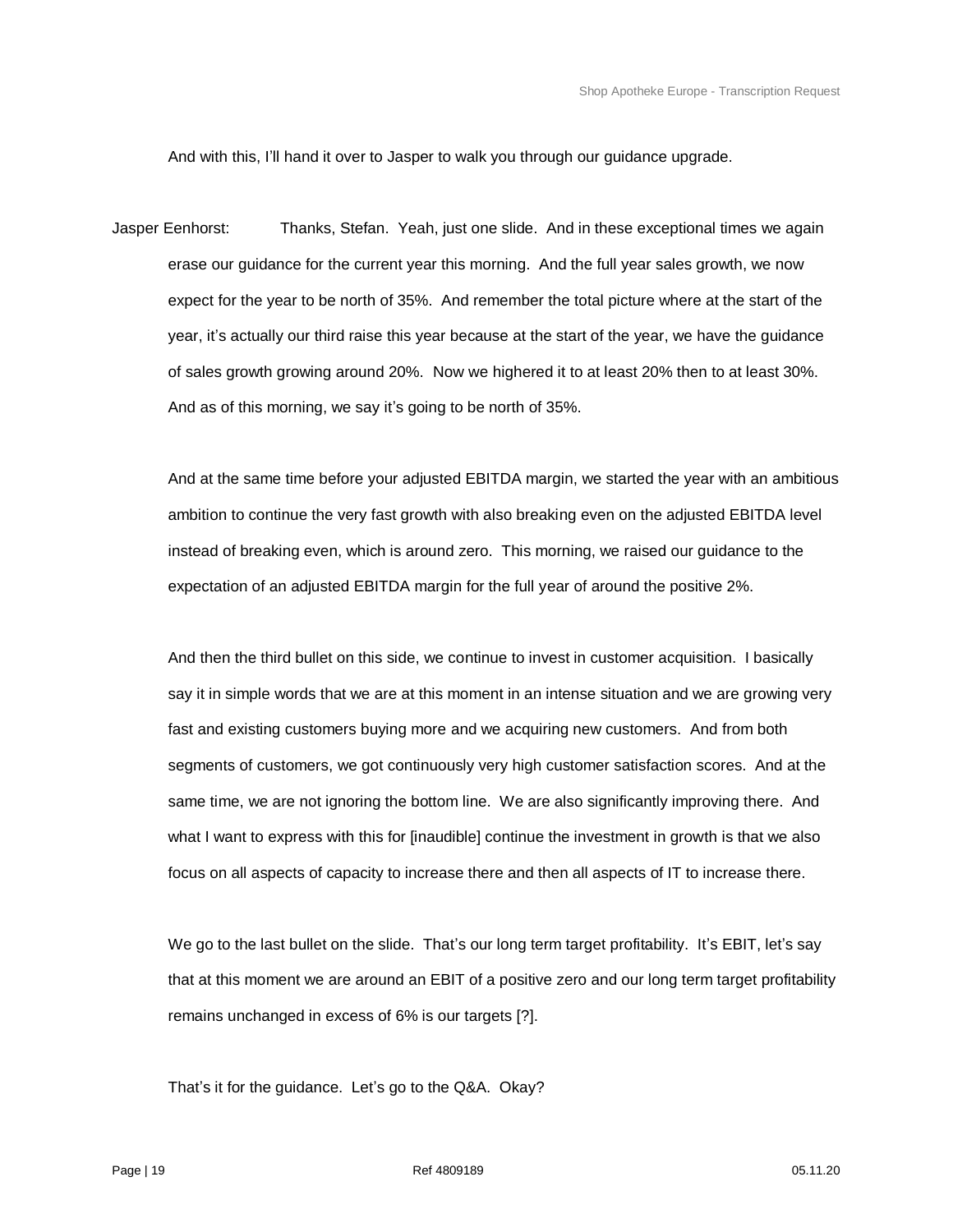Another view by the way from our new facility, just to give you a flavor, we're starting with a question from OC. Could you give us a sense of the share of COVID-related products in your sales mix? Yeah, Jasper?

- Jasper Eenhorst Yeah. Hi, O. Thank you. I think the best summary is seeing the magnitude of growth and the magnitude of the improvements, the impact of COVID-related assortment excluding the one-off is a positive one, but it is magnitude of both. Yeah? Our growth in the same ballpark – would've been in the same ballpark and our margin improvement also where we did not have COVID-related assortment.
- Stefan Feltens: Okay. So the next question is from MZ. 2020 organic growth was very high held by COVID, will you be able to show positive organic growth next year assuming that the COVID tail will disappear? So I'll take this.

You know, we're not talking about guidance for 2021 yet but we are committed to continue to grow on our growth trajectory. Again, we got the same question after Q1, after Q2 and our growth hasn't abated yet. We have not gone to return to pre-COVID levels, so we feel very confident that we'll continue on our growth trajectory next year.

The next question is from XY. Logging into capacity needs beyond the new facility, can you update us on the land? You may have already bought lease for facility number three which may be necessary at some stage as ERX [?] become a reality in the future?

Jasper, do you want to?

Jasper Eenhorst: Okay. Thanks, U. We hope we're going to be in that – having the need to address this question in the near future. For now, we have a good capacity at our new facility.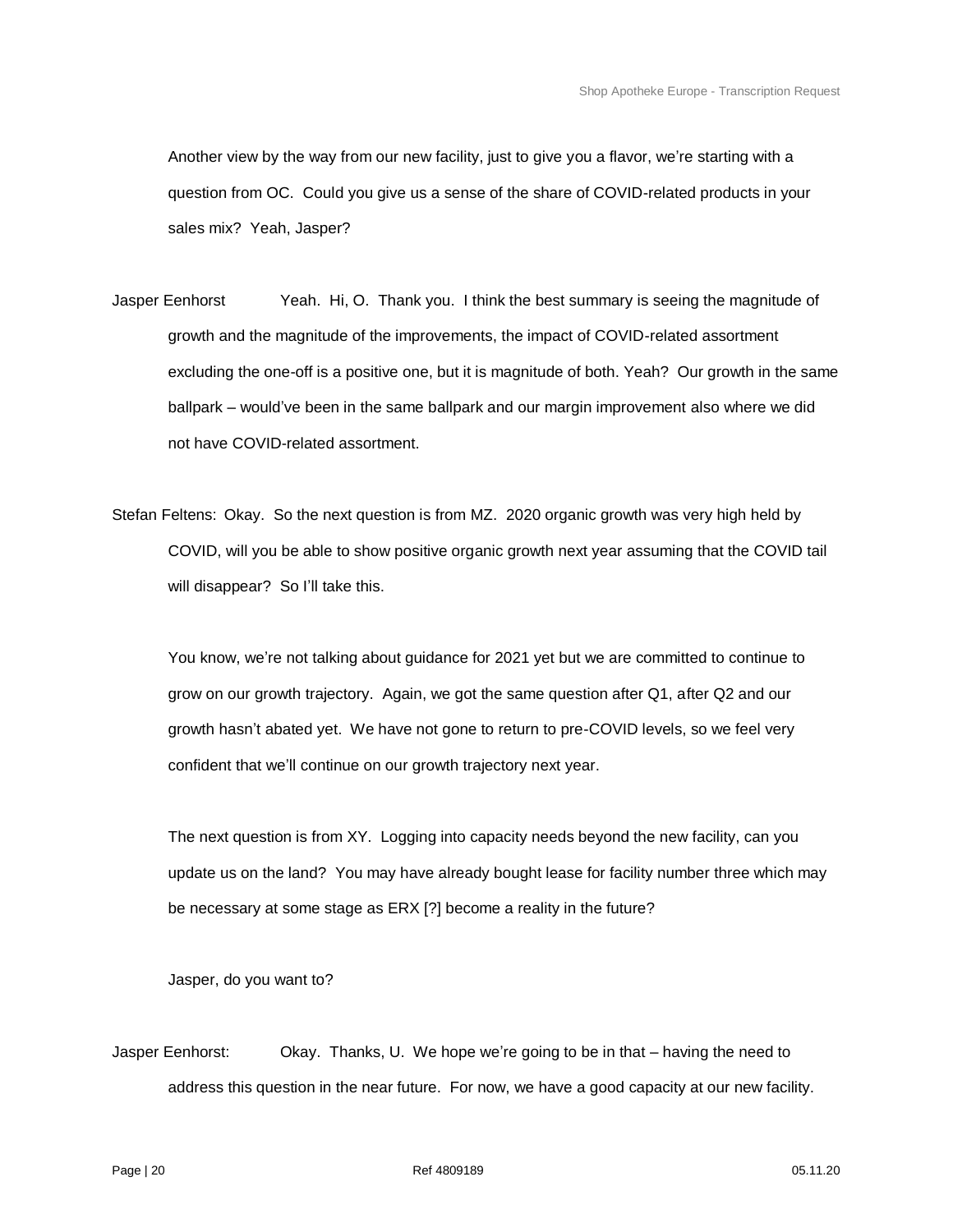What is important is that with all the teams here internally, actually, we know now what's the total time is to get a new facility up and running, even the mechanized one, where are we making the step change now. So we are well in time, we don't have another [inaudible] yet but we feel very comfortable and not an issue at all in any capacity where we think that is needed and we will do so on and in time.

Stefan Feltens: So the next question is from A. Topic e- script, listening to [inaudible] and the PSX arose with its e-health text subsidiary are starting the e-script earlier at broader scale venture property and is this correct? Any comment on this would be appreciated.

Well, A, of course, we're not commenting on, you know, what our competitor is doing or is not doing. It's a fact today that the number of prescriptions that are coming through these pilot programs are very, very small. Again, it's about gaining some experience. And all of these pilot programs are going to go away with the introduction of the telematics infrastructure and the introduction, the launch of the telematics to central e-prescription at – in Germany.

Jasper Eenhorst: Let's go to another one please. Yeah.

Stefan Feltens: Done. Done?

Jasper Eenhorst: You can just take one.

Stefan Feltens: Can we go to the question from A.

Jasper Eenhorst: It is on.

Stefan Feltens: Can you please tell us CapEx guidance for 2020 and '21? Any change here?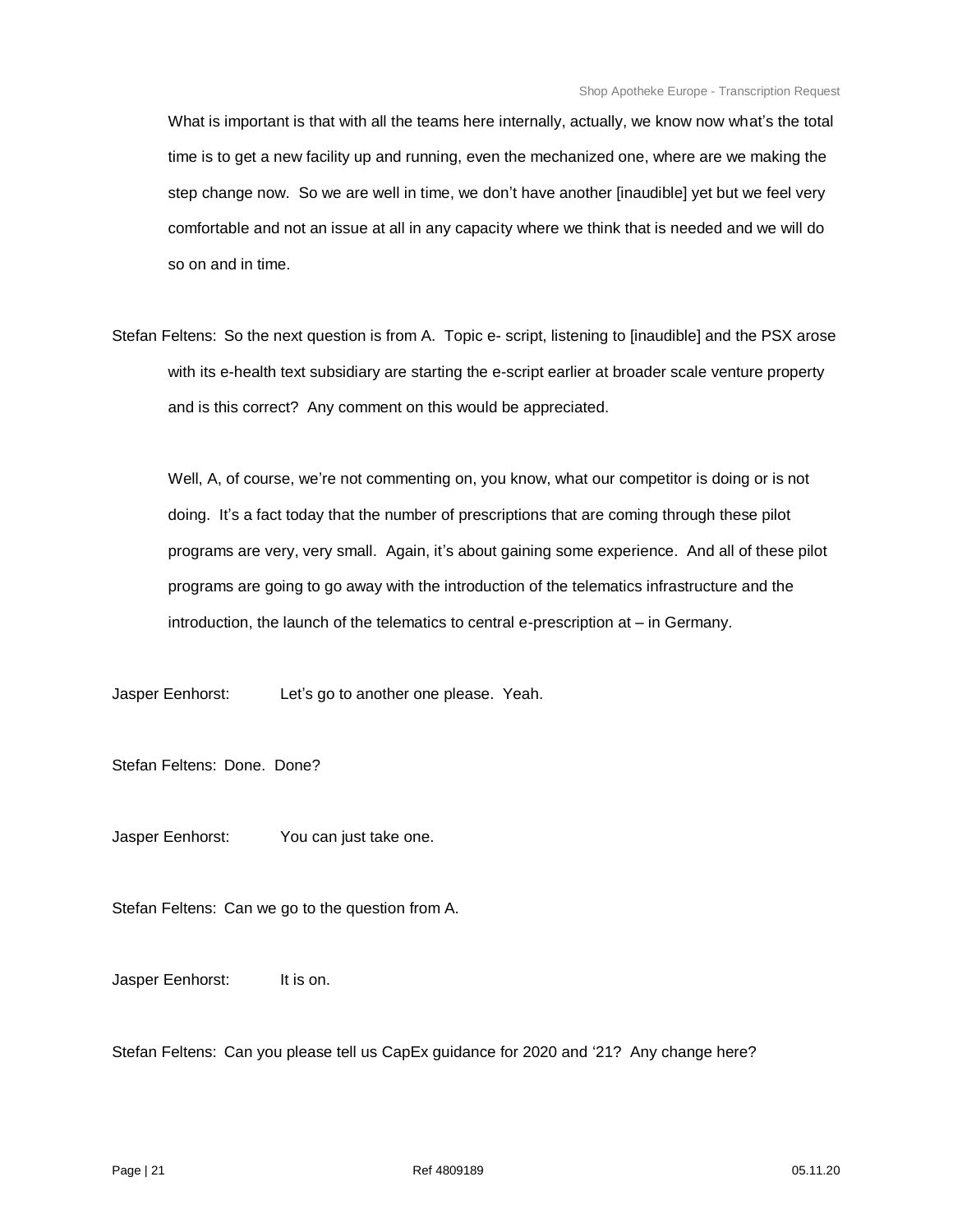Jasper Eenhorst: The short answer is no, not any change but I can repeat also what the changes here. We have only two elements of – that are significant in our CapEx that is IT. And that's a facility change [?] in total of the cash out for the new facility is 55 million of which two-thirds will be in this year and one-third will be next year and change an IT similar to past years, but it will grow in line with our sales growth.

I hope we will not achieve scale there. I hope we can invest as much as possible in IT, which is both in line with IT. So all in all, excluding the facility, we are a typical e-commerce player that is very low cost intensive, capital light.

- Stefan Feltens: Let's go to another question by somebody else. We have let's go to C. What level of efficiency savings should the new fulfillment center provide once fully wrapped [?]? Jasper, do you want to take this?
- Jasper Eenhorst: Yeah. Do not talk about thanks for your question, C. Do not go to guidance of 2021 yet, because the statement already says we don't have that guidance yet. But the picture I can share with you, we were very happy with reports of free year-over-year flat operational cost as percentage of sales. And the expectation for the coming month – so let's say quarter four, quarter one, quarter two next year, I think it's roughly – let's assume the current level of our operational costs when you see and so many deficiencies to start balance with the first efficiency coming in from the utility. And after Q2 next year, we will see improvement is our expectation on the operational cost as percentage of sales. This is an element you can get through to 6% EBIT on the longer term if we don't specify it.

Stefan Feltens: Question from M.

Jasper Eenhorst: This works well if the [inaudible].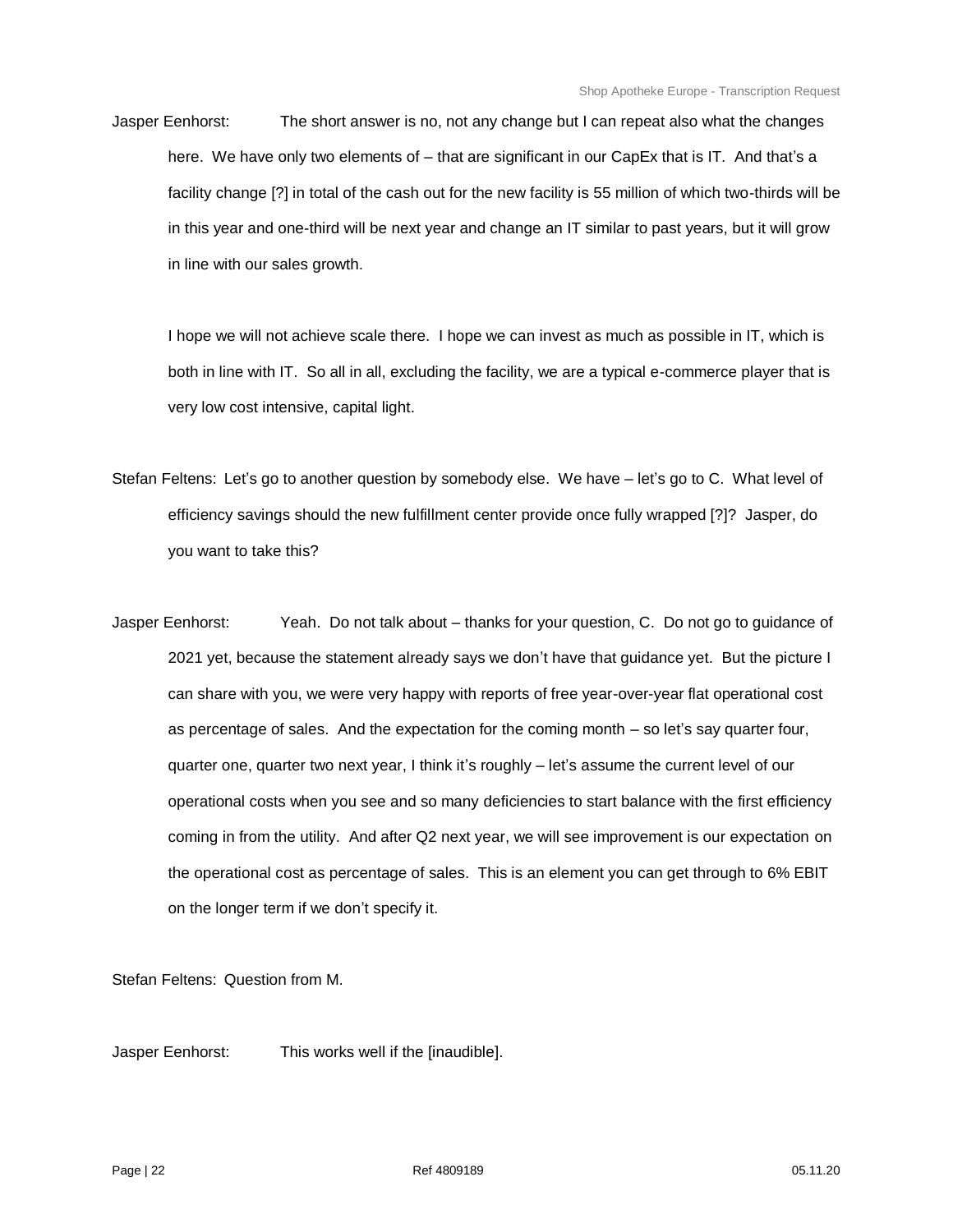- Stefan Feltens: Yeah, yes, yes. At current tax [?], what's your projected payback time? And what level of payback time would you decelerate marketing spending? What are your actions to make clients – to make sure clients develop the habit to auto buy at Shop Apotheke?
- Jasper Eenhorst: Yeah. M, thanks. Yeah. Also here if it's not 20 years, then 10 years of experience that we have here. This is what we do in the old day. We're looking at customer cohorts and based upon the cohorts, we predict what the customer life value of those customers is. So we continuously take in decisions, what we want to spend in which marketing, yes or no, and that way we optimize exact timings on payback, we don't provide, exact cost of acquisition, we also don't provide. I only can tell you that in payback is not something like which is wishful thinking. It is a very clear and in the foreseeable future balanced off cost of acquisition and [inaudible].
- Stefan Feltens: Okay. So we have a question from A. Congratulations on your Q3 run today. Thank you. Two questions, if I may. Well, we'll see. The first one regarding your RX growth rate and strategy, I understand you're not disclosing RX anymore, but could you give us more color on the development in Q3? I thought, A, we gave color. Again, we increased versus last year our RX business in Q3 by 17% and also on a year-to-date basis, the growth was also 17%. You might remember we were above 20% in Q1 when people stacked up in preparation for COVID, we saw a dip, if I remember, to 12% in the second quarter.

Jasper Eenhorst: 15%, yeah.

Stefan Feltens: 15% and it went up a little bit again to 17%. But the 17% is the number for both Q3 and the first nine months.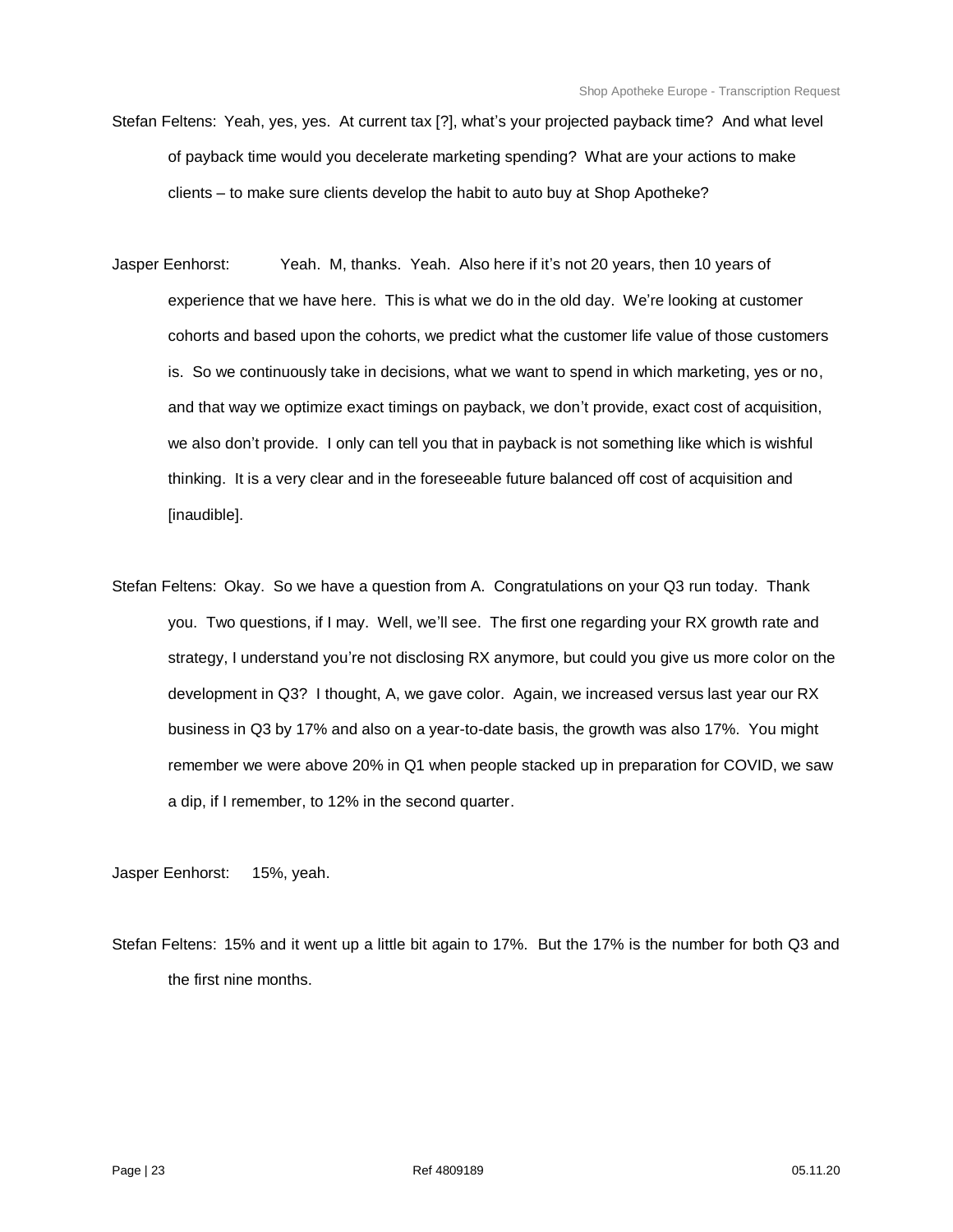- Jasper Eenhorst: Yeah, and A, you were right, it is on one of the free materials that we distributed today but it was not very clear in there, it was unintentionally, but we are open on this, we release the RX growth each quarter.
- Stefan Feltens: Then okay, let's go with the second question in A's writing. The second one will be on your logistics limitation in Q4, could you give us more details on what products are moving and what are the implications for your gross margin and expenses? So I'll start with the type of products we're moving and then Jasper is going to say something about the gross margin and the expenses. We are moving the international segment and the international segment in our new facility is handled according to our 'old processes' meaning it's a very manual process but as I mentioned before, the intent is to free up capacity in our old facility to make sure that we can handle the Q4 demand but also the jump that we anticipate for Q1 next year.
- Jasper Eenhorst: I think you settle yeah, mathematically at the moment that there will be a bonus plan, our gross margin will improve, that will happen there, but it's more important now that we anticipate all the possible scenarios that could take place of each one of them but there are also other scenarios and – yeah. And as to expenses – and I think you will refer to the 2021 in the second half of next year, we expect to see the efficiency from moving to the new [inaudible] would you go to the S question I see there?
- Stefan Feltens: So we have a question from T. What are the chances of newer laws being introduced? And if so, what tools can the government use? I have to admit, I'm not 100% clear, the law that's on the table right now is the VOA SG and again, we've communicated that we assume that this law will go into effect in in December, we have not yet decided how we are going to respond specifically to the bonus ban.
- Jasper Eenhorst: Yeah, and also from a border perspective, I think it's fair to say that perhaps contrary to what sometimes we believe is the insurance companies and also the governments are actually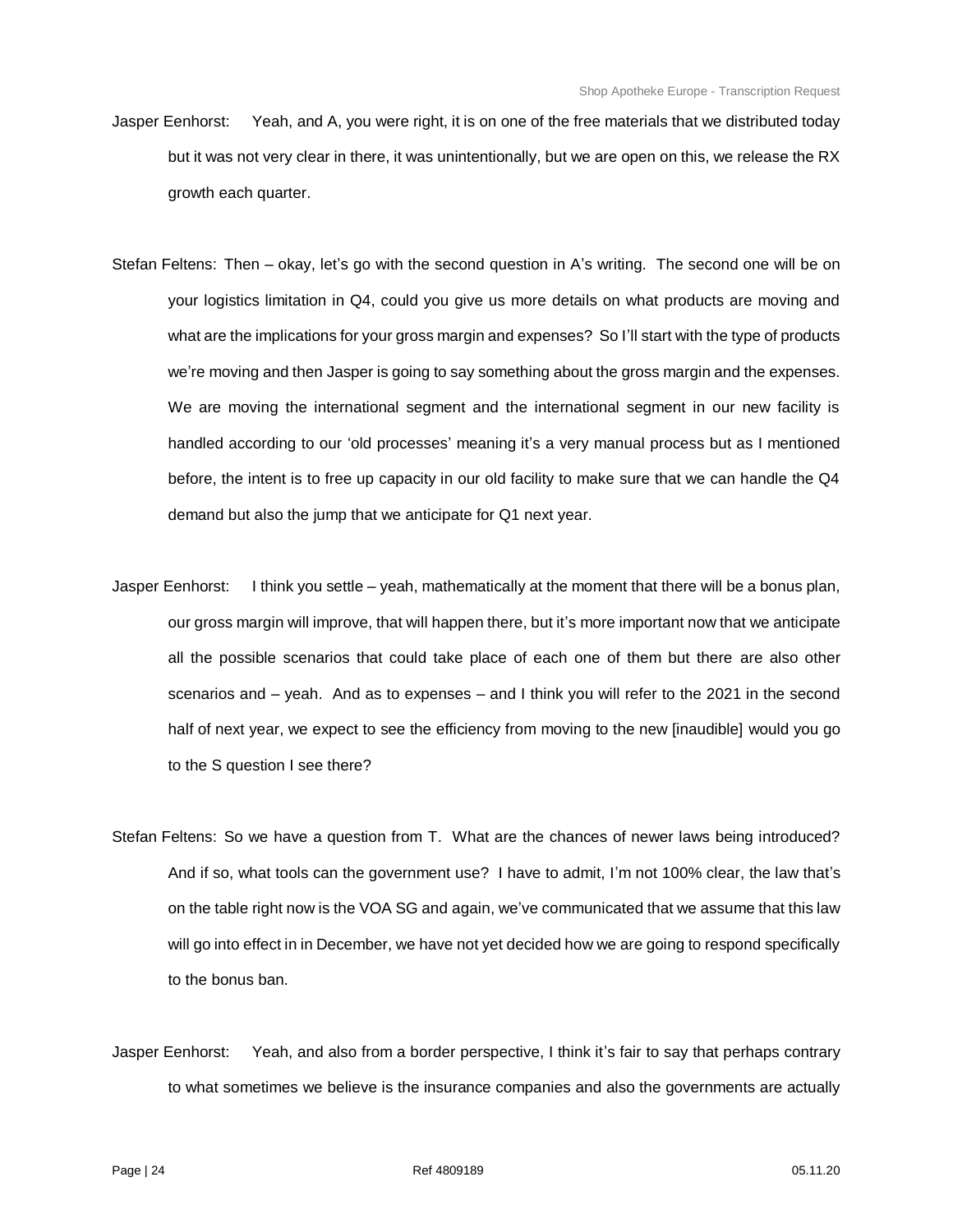generally also in favor of a more competitive situation in the total healthcare system in Germany. It's not that they try to make our life more difficult, there's of course a lobby for physical stores that prefer if their online growth is slowing down but in general terms, there is not a situation where we did that we don't feel supported by the government.

- Stefan Feltens: Well, we a question from T could you please comment on customer behavior of the cohorts won in the COVID-19 period? Are churn rates similar versus previous cohorts?
- Jasper Eenhorst: Well, we cannot say what the future could tell, we only know [inaudible] that there's a – I said in Q2 also, sometimes things are fairly simple. In this case, what is simple is that often, high customer satisfaction relates to a high number – high loyalties or the low churn and that's what we are seeing until now and today is the best prediction for tomorrow but of course we don't know it for sure but everything is in green light here also with the specific customers gained from the COVID-19 [inaudible] thanks, T.
- Stefan Feltens: We have a question from [inaudible]. Could you please comment on the impact of the RX ban voted last week by the Bundestag and how much does it represent of your turnover this year? Well, I think we we've talked about the RX ban, in terms of the share of RX business, last year we reported RX sales of  $\epsilon$ 188 million. This year, I think it's fair to say and safe to say we're going to be beyond €200 million and again, our assumption going back to when we experienced a bonus ban in the past, is that it will be very difficult to grow this business. But again, that will change with the introduction of e-prescriptions in '21 and then becoming mandatory in January '22.
- Jasper Eenhorst: Can you go down a bit more because those persons, we already addressed the questions from.
- Stefan Feltens: Okay, then. Let's go back up again to the top. Let's go back. Yeah, let's take the question from D. [Inaudible] indicates there are two major consortiums launching marketplace based offers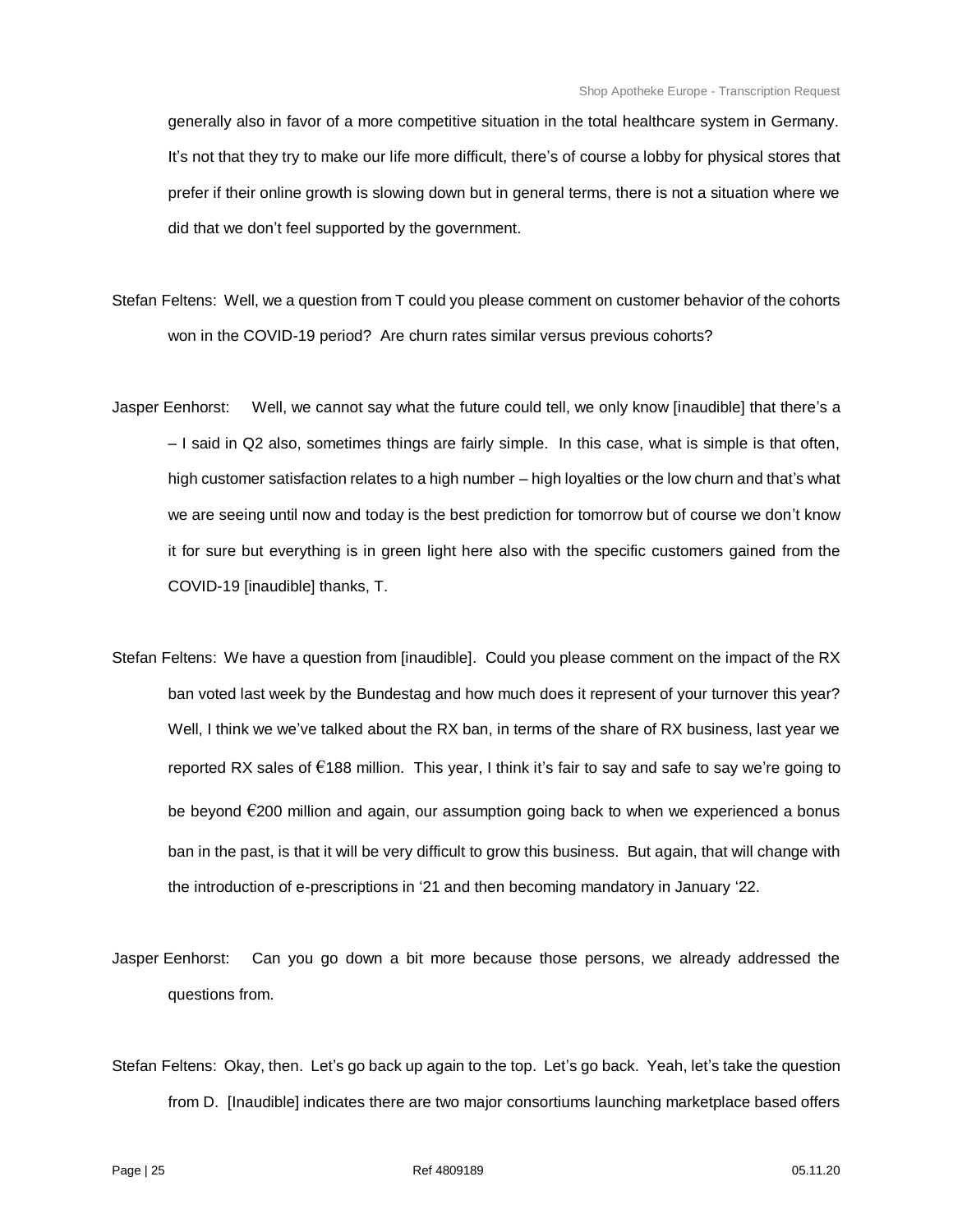recent in Germany in cooperation with local pharmacies. Both of these have significant number of local pharmacies who have agreed to join the platform, how much of a competitive risk do you think is competitors are in '21 or '22? How material can their market share be in the medium term?

Well, I'll, I'll start and then Jasper, please chime in. This is a very dynamic environment, nobody admittedly, nobody knows exactly how is this all going to play out. I just want to emphasize, we will continue and we'll get even better at what we've been successful with in the past to focus on the end customer, our ambition is to offer the best in class end to end customer journey for RX customers going forward and we are confident that this will allow us to continue to gain market share in the RX segment. We're watching of course the activities of these consortiums very, very closely but again, I don't want to comment on competitors' activities at this point of time.

Jasper Eenhorst: Yeah, very clear, nothing to add. Yeah, if you can go to the question of U please, I see there. Are there any further risk of write-downs due to lower prices in Q4 or have you seen most of it already? Thanks for the question, U. No, yeah, of course we did not like this item in the result of quarter three but this is really –it will be a surprise if we have to take more in quarter four because this is really our best estimate what we think the value of this decision should be. Yeah, I think we take two more, because otherwise we're really running out of time.

Stefan Feltens: We have a question from Y –

Stefan Feltens: We have a question from Y – let me go back, yes, can you comment on slower RX segment please? 70% in the quarter seems a lot slower than the overall business. Thanks. Yes, Y, that is correct but that is not – no news and that was the same in Q1, the same in Q2. We are growing our RX business, that's something that we are proud of but our non-RX business is growing at a much faster pace. But again, that is something that we have also disclosed in the past. And we'll take a last question.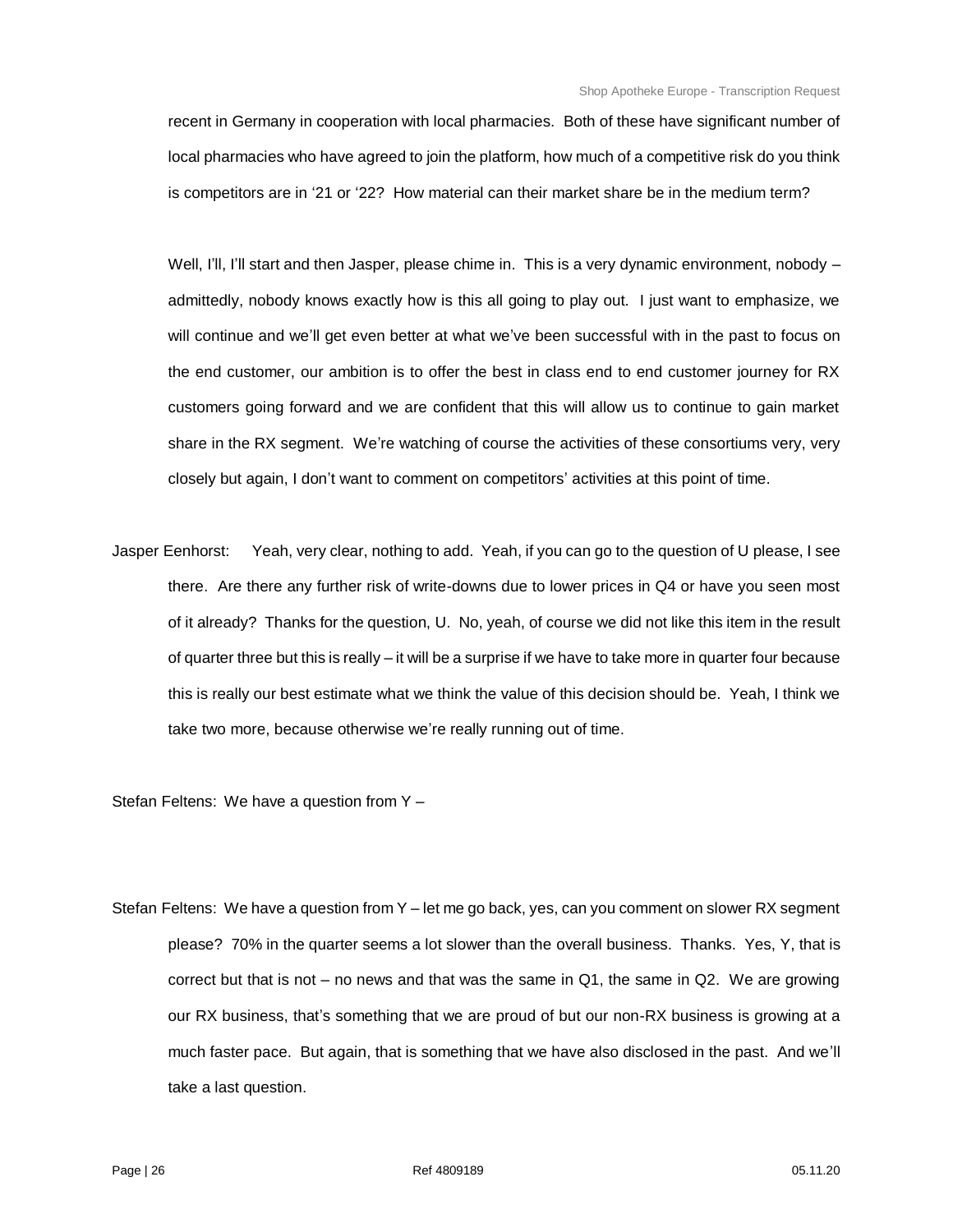Jasper Eenhorst: Yeah, can go down a bit?

Speaker: H?

Jasper Eenhorst: Yeah, it's good.

Speaker: Let's go to the question from H.

Jasper Eenhorst: Oh, he doesn't see the – sorry, H, you had technical difficulties. H, please know that the presentation will also be on our website and also the entire presentation, the [inaudible] will also be on the website. Sorry for that if you had any difficulties there. Let's take a business question.

Stefan Feltens: Then let's go to one from – second question from O. This one, yes. Could you give us some color on the cost differential for your order shipped on temperature-controlled conditions and orders that are not shipped under temperature-controlled conditions? Please. There is a significant cost differential obviously but again, we don't think that  $-$  we are convinced that we don't have to  $$ that we will not have to ship more of our deliveries under tight temperature control requirements, meaning maintaining a cold chain throughout the delivery process in the future versus what we are doing today.

Jasper Eenhorst: Anything else?

Stefan Feltens: Nope. Okay, then I want to thank everybody for joining us today. Again, I hope you agree with us that this was a strong successful quarter for Shop Apotheke. Hopefully we gave you some confidence that we are on track with our strategic initiatives, especially with our prescription – with